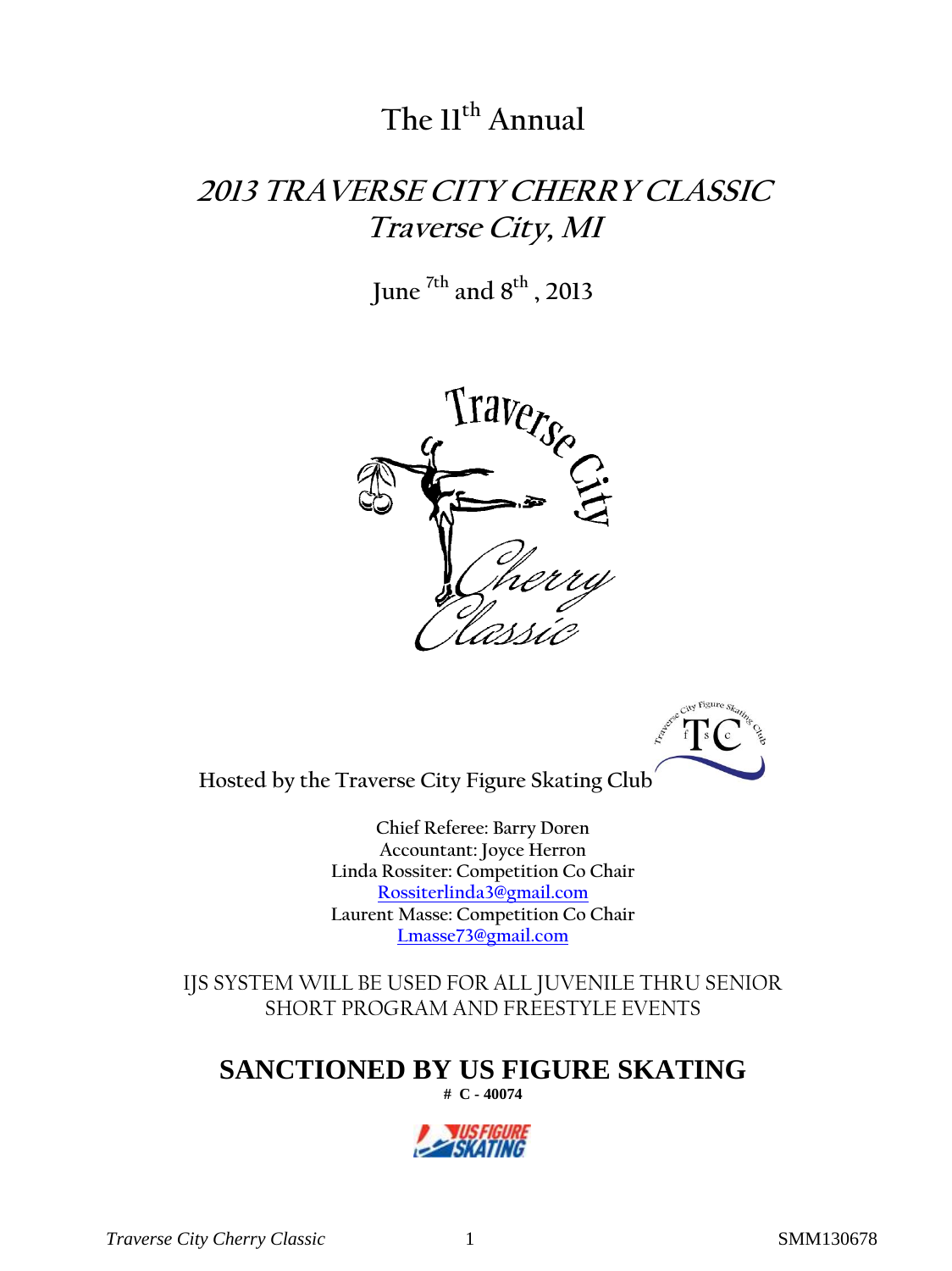

# 2013 Traverse City Cherry Classic

### Official announcement

The eleventh annual "Traverse City Cherry Classic" Figure Skating competition will be held at the Centre Ice Arena, 1600 Chartwell Dr., Traverse City, MI 49696, beginning Friday, June 7th and ending Saturday, June 8th, 2013. No admission fee will be charged.

### *Rules*

The Traverse City Cherry Classic will be conducted in accordance with the rules and regulations set forth in the 2013 edition of the US Figure Skating Rulebook. The International Judging System will be used for Juvenile through Senior singles short programs and Juvenile through Senior singles free skating; the 6.0 judging system will be used for other events. *We will be utilizing any changes adopted at the May meeting of Governing Council and effective June 1, 2013.* Chief Referee: Barry Doren. Chief Accountant is Joyce Herron.

### *Eligibility*

The competition is open to any eligible US Figure Skating member in good standing. Skaters shall be eligible to enter events based on their test status as of April 19th, 2013. Skaters may compete at their free skating test level or one level higher BUT NOT BOTH (except solo dance). The competition is open to ALL skaters who are current eligible (ER 1.00) members of either the Basic Skills Program and/or are full members of U.S. Figure Skating. To be eligible, skaters must have submitted a membership application or be a member in good standing. Members of other organizations are eligible to compete but must be registered with the host Basic Skills Program/Club or any other Basic Skills Program/Club. Skaters who compete in a basic skills event are not eligible to enter any of the low beginner or high beginner events. Eligibility will be based on skill level as of closing date of entries. ALL SNOWPLOW SAM and BASIC SKILLS SKATERS THROUGH BASIC 8 must skate at highest level passed and NO official U.S. Figure Skating tests may have been passed including MIF or individual dances. Test Track competitors must compete at highest Freeskate test level passed.

### *Events*

*Test Track* : (6.0) Limited Beginner through Senior;

*Single Free Skate*: (6.0) Basic Beginner through Open Juvenile, Adult PreBronze – Adult Silver/Gold; (IJS) Juvenile through Senior;

*Compulsory Moves* : Basic Beginner through Prejuvenile and Adult;

*Short Program* (6.0) Open Juvenile, (IJS) Juvenile through Senior

*Spins:* PrePreliminary through Senior, Adult

*Jumps:* PrePreliminary through Senior, Adult

*Dance:* Pro-Am, Solo Dance Series

*Showcase:* Beginner through Senior, Adult

*Basic Skills:* Snowplow through Basic 8 elements and program

\*\*Final rounds will be offered for Prejuvenile through Senior events if numbers warrant. All other events will be final rounds only. \*\*

### *Planned Program Content Sheet (PPCS)*

All competitors in IJS events are required to submit a Planned Program Content Sheet. The PPCS is to be completed online no later than May 17th, 2013. Once entered, the PPCS may be updated online at any time as often as is desired and without cost up to May 31st. For those who do not submit the PPCS

online by May 31<sup>st</sup>, a \$25 processing fee will be incurred. Please note that any PPCS submitted by paper, regardless of date, will incur the \$25 processing fee. Please go to http://www.US Figure Skating.org/ and go to the members only page to complete your PPCS. Designate 'Traverse City Cherry Classic" to receive your form.

### *Awards*

Medals will be awarded through fourth place in all events. Ribbons will be awarded for fifth through eighth places. Award Ceremonies and pictures will take place immediately following the posting of each event's results.

### *Entries and Fees*

*Online Registration a[t www.sk8stuff.com](http://www.sk8stuff.com/)* Online entries are preferred. Checks and voucher still need to be printed and .<br>mailed. All entries must be postmarked no later than April 19<sup>th</sup>, 2013. Each skater will receive a DVD of their group. Late entries may be accepted if space permits but will include an additional late fee of \$30.00. Entry fees are per person, per event, U.S. Dollars. Any change to skating level or event after the deadline is subject to a \$25 administration fee. A \$25.00 service fee will be assessed for returned/NSF checks. If these fees apply they must be paid before the skater competes. No refunds will be given for any reason (including medical) unless the event is cancelled for lack of participation. Two entries constitute a competition in any event. Schedules will be sent via email and posted on sk8stuff.com

- \$90 **first event** (6.0, IJS, Free Skate, Solo Dance, ProAm Dance)
- \$40 **second event** (6.0, IJS, Free Skate, Solo Dance, ProAm Dance)
- \$30 **third or more events** (6.0, IJS, Free Skate, Solo Dance, ProAm Dance)
- \$50 each **Basic Skills** event
- \$25 final rounds to be paid after qualifying at registration desk

### *Registration*

The official registration desk will be located in the lobby and will be open from the start of competition until the close of competition each day. COMPETITORS MUST CHECK IN AT THE REGISTRATION DESK AT LEAST ONE HOUR BEFORE THEIR EVENT.

### *Music*

Must be on COMPACT DISCS (CDs) furnished by the competitor and must be turned in at registration. CDs must be clearly marked with the competitor's name and event; label CDs on the case and directly on the CD with a felt tip pen. CDs must be submitted in cases. All competitors must have additional copies of their music available as back-up during their event. CDs should have one track only. No CD/RW discs.

### *Practice Ice*

Practice ice will be available at various times Thursday evening through Saturday. Practice ice may be reserved online, and will be scheduled on a first-come, first-served basis. A practice ice schedule will be posted on *[www.gofiguretc.org](http://www.gofiguretc.org/)* and *The Figure Skater's Website (www.sk8stuff.com)* in mid May. PI pre-

payment form is located after the entry form.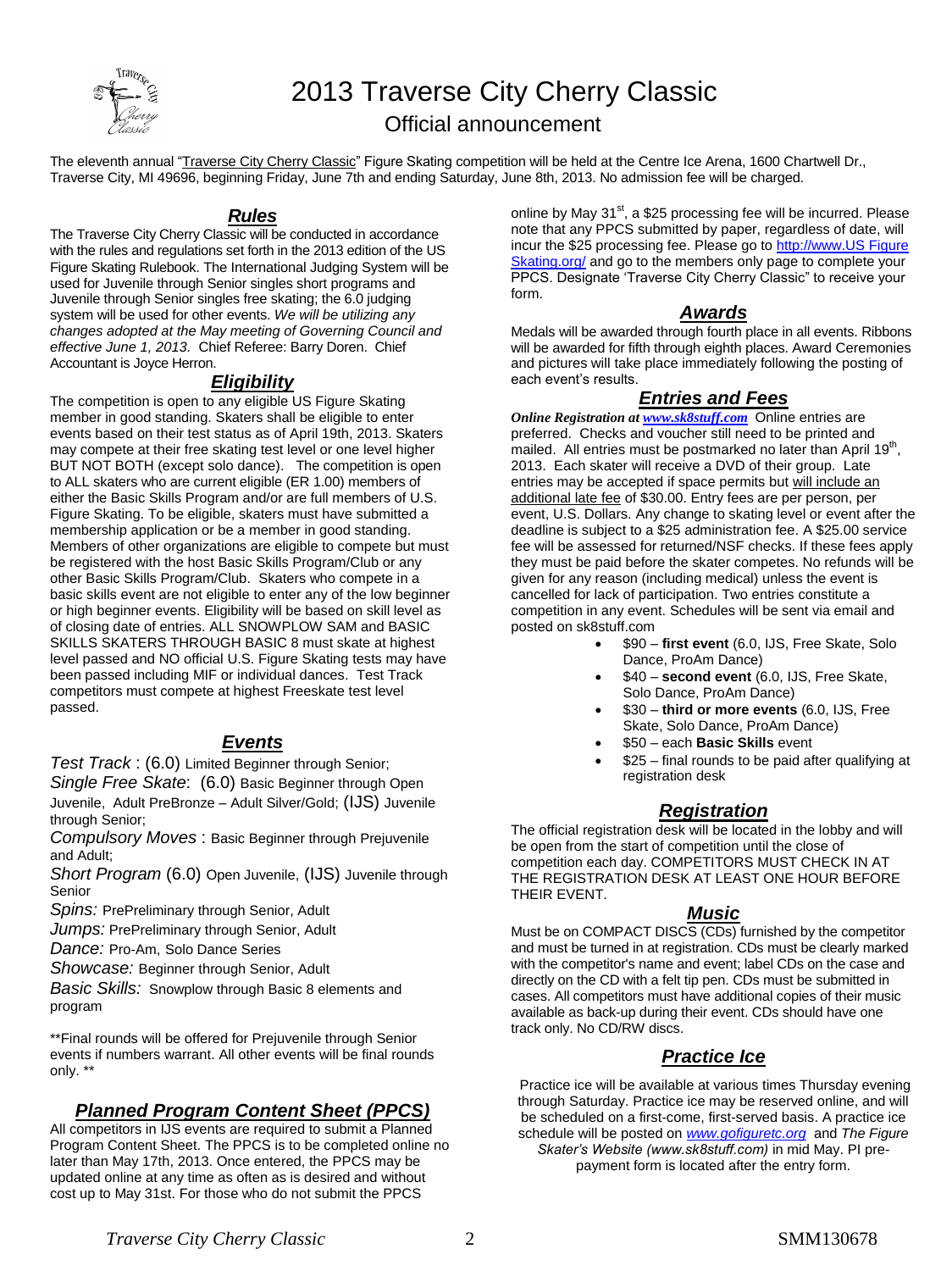## **Competition Events**

## Test Track Events

Skaters may enter EITHER the new test track free skate program or the well-balanced track free skate program but **NOT** both during the same nonqualifying competition. Competitors will skate to music of their choice, vocal music permitted. The 6.0 judging system will be used for all Test Track events.

Deductions WILL be made for skaters including technical elements not permitted in the event description.

- 0.1 from EACH mark for each technical element included that is not permitted in the event description.
	- 0.2 from the technical mark for each extra element.
- $\bullet$  0.1 for any spin with less than required revolutions.

| <b>LEVEL</b>                                                                                                                                                                                                                       | <b>JUMP ELEMENTS</b>                                                                                                                                                                                                                                                         | <b>SPINS</b>                                                                                                                                                                                                                                        | <b>STEPS</b>                                                                          | <b>QUALIFICATIONS</b>                                                                                                                                                                 |
|------------------------------------------------------------------------------------------------------------------------------------------------------------------------------------------------------------------------------------|------------------------------------------------------------------------------------------------------------------------------------------------------------------------------------------------------------------------------------------------------------------------------|-----------------------------------------------------------------------------------------------------------------------------------------------------------------------------------------------------------------------------------------------------|---------------------------------------------------------------------------------------|---------------------------------------------------------------------------------------------------------------------------------------------------------------------------------------|
| <b>Limited</b><br><b>Beginner</b><br>Time: $1:30 + -10$                                                                                                                                                                            | Max 5 jump elements:<br>Jumps with not more than one-half<br>rotation (front to back or back to<br>front).<br>Max 2 jump sequences<br>Max 2 of any same jump                                                                                                                 | Max 2 spins:<br>Two upright spins, no change of<br>foot, no flying entry<br>(Min 3 revolutions)                                                                                                                                                     | Connecting moves<br>and steps should be<br>demonstrated<br>throughout the<br>program. | Skaters may not have<br>passed tests higher than<br>U.S. Figure Skating Basic<br>Skills free skating badge<br>tests                                                                   |
| <b>Beginner</b><br>Time: $1:30 + -10$                                                                                                                                                                                              | $\overline{Max}$ 5 jump elements:<br>Jumps with not more than one-half<br>rotation (front to back or back to<br>front including half-loop)<br>Single rotation jumps: Salchow and<br>toe loop only.<br>Max 2 jump combinations or<br>sequences<br>Max 2 of any same type jump | Connecting moves<br>Max 2 spins:<br>Two upright spins, change of<br>and steps should be<br>foot optional, no flying entry<br>demonstrated<br>(Min 3 revolutions)<br>throughout the<br>program.                                                      |                                                                                       | Skaters may not have<br>passed tests higher than<br>U.S. Figure Skating Basic<br>Skills free skating badge<br>tests                                                                   |
| <b>Pre-Preliminary</b><br><b>Test</b><br>Time: $1:30 + -10$                                                                                                                                                                        | Max 5 jump elements:<br>Jumps with not more than one-half<br>rotation (front to back or back to front<br>including half-loop)<br>Single rotation jumps:<br>Salchow, toe loop and loop only.<br>Max 2 jump combinations or<br>sequences<br>Max 2 of any same type jump        | Max 2 spins:<br>Two spins of a different nature,<br>one position only, no change of<br>foot, not flying entry.<br>(Min 3 revolutions)                                                                                                               | Connecting moves<br>and steps should be<br>demonstrated<br>throughout the<br>program. | Skaters may not have<br>passed tests higher than<br>U.S. Figure Skating pre-<br>preliminary free skate test                                                                           |
| Max 5 jump elements:<br>Preliminary<br>Jumps with not more than one<br><b>Test</b><br>rotation (no Axels).<br>Time: $1:30 +/- 10$<br>Max 2 jump combinations or<br>sequences<br>Max 2 of any same type jump                        |                                                                                                                                                                                                                                                                              | Max 2 spins:<br>One spin in one position, no<br>change of foot, no flying entry<br>(Min 3 revs) and One consisting<br>of a front scratch to back scratch,<br>exit on spinning foot not<br>mandatory (Min 3 revs on each<br>foot).                   | Connecting moves<br>and steps should be<br>demonstrated<br>throughout the<br>program. | Skaters must have passed<br>at least the U.S. Figure<br>Skating pre-preliminary<br>free skate test but may not<br>have passed tests higher<br>than the preliminary free<br>skate test |
| <b>Pre-Juvenile</b><br>Max 5 jump elements:<br>Max 2 spins:<br>Jumps with not more than one<br><b>Test</b><br>rotation (no Axels).<br>Time: $2:00 +/-10$<br>Max 2 jump combinations or<br>sequences<br>Max 2 of any same type jump |                                                                                                                                                                                                                                                                              | One spin in one position, no<br>change of foot (Min 3 revs) and<br>One combination spin: forward<br>camel spin to forward sit spin,<br>change of foot optional (Min 6<br>revs combined in forward sit and<br>camel positions). Spins may not<br>fly | One step sequence<br>fully utilizing ice<br>surface.                                  | Skaters must have passed<br>at least the U.S. Figure<br>Skating preliminary free<br>skate test but may not<br>have passed tests higher<br>than pre-juvenile free<br>skate test        |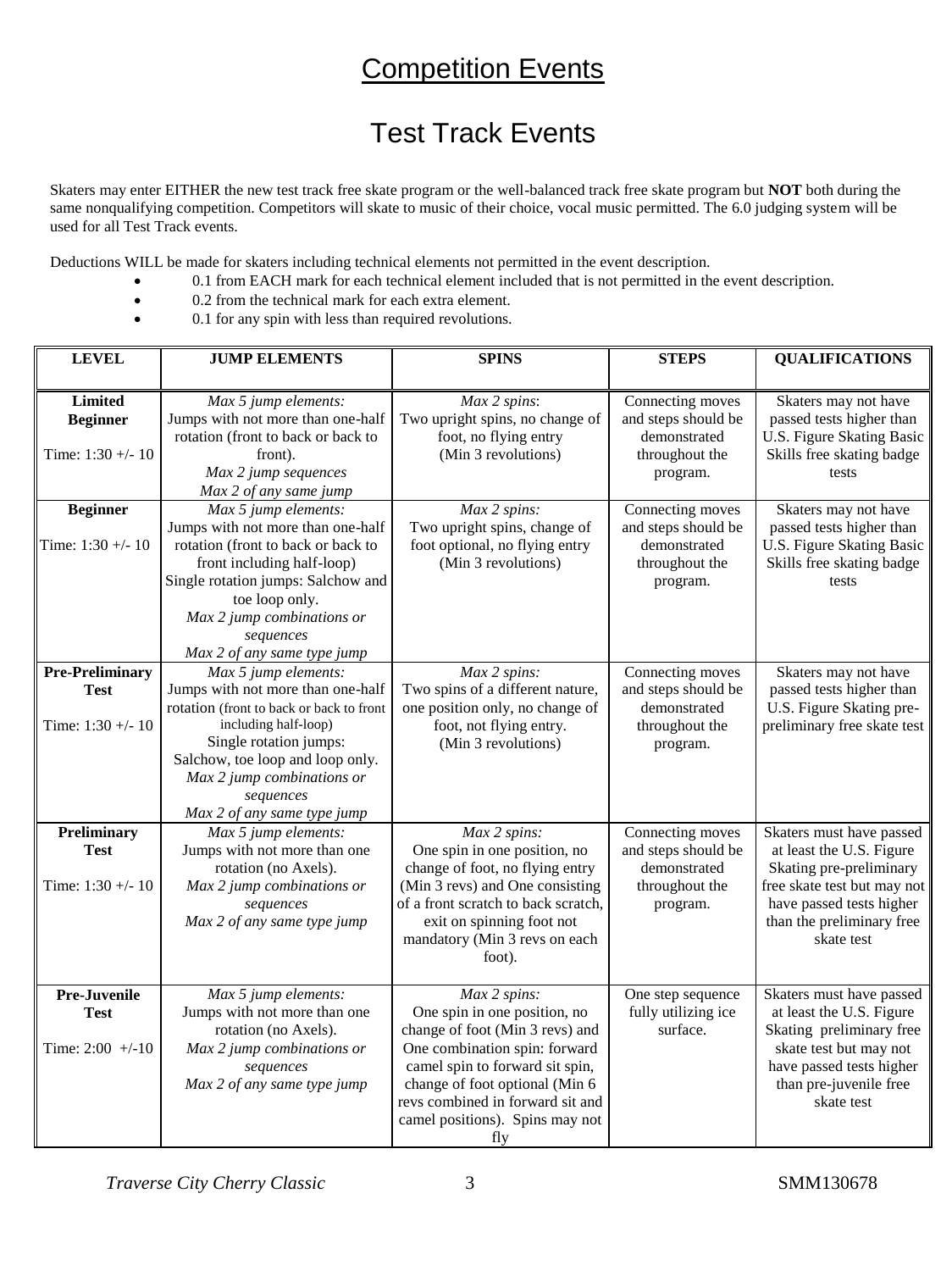| <b>LEVEL</b>                                         | <b>JUMP ELEMENTS</b>                                                                                                                                                             | <b>SPINS</b>                                                                                                                                                                           | <b>STEPS</b>                                         | <b>QUALIFICATIONS</b>                                                                                       |
|------------------------------------------------------|----------------------------------------------------------------------------------------------------------------------------------------------------------------------------------|----------------------------------------------------------------------------------------------------------------------------------------------------------------------------------------|------------------------------------------------------|-------------------------------------------------------------------------------------------------------------|
|                                                      |                                                                                                                                                                                  |                                                                                                                                                                                        |                                                      |                                                                                                             |
| <b>Juvenile</b><br><b>Test</b><br>Time: $2:15$ +/-10 | Max 5 jump elements:<br>Max 2 spins:<br>Any single jumps with not more<br>One spin in one position, no<br>than 1 1/2 rotations (Axel permitted)<br>change of foot (Min 4 revs in |                                                                                                                                                                                        | One step sequence<br>fully utilizing ice<br>surface. | Skaters must have passed<br>at least the U.S. Figure<br>Skating pre-juvenile free<br>skate test but may not |
|                                                      | Max 2 jump combinations or<br>sequences<br>Max 2 of any same type jump                                                                                                           | position) and One combination<br>spin with one change of foot and<br>at least one change of position,<br>must include two of the basic<br>spin positions, (Min 4 revs on<br>each foot) |                                                      | have passed tests higher<br>than juvenile free skate<br>test                                                |
| <b>Intermediate</b>                                  | Max 6 jump elements:                                                                                                                                                             | Only solo spin may fly<br>Max 2 spins of a different                                                                                                                                   | One step sequence                                    | Skaters must have passed                                                                                    |
| <b>Test</b>                                          | Any single jumps.                                                                                                                                                                | nature:                                                                                                                                                                                | fully utilizing ice                                  | at least the U.S. Figure                                                                                    |
|                                                      | Double jumps permitted: double<br>Salchow and double toe loop.                                                                                                                   | One must be a flying spin (Min 5<br>revs), One must be a                                                                                                                               | surface.                                             | Skating juvenile free skate<br>test but may not have                                                        |
| Time: $2:30 + -10$                                   | Max 3 jump combinations or                                                                                                                                                       | combination spin with at least                                                                                                                                                         |                                                      | passed tests higher than                                                                                    |
|                                                      | sequences<br>Max 2 of any same type jump                                                                                                                                         | one change of foot and at least<br>one change of position (Min 4<br>revs on each foot).                                                                                                |                                                      | intermediate free skate<br>test                                                                             |
| <b>Novice</b>                                        | Max 7 jump elements for men and                                                                                                                                                  | Max 3 spins of a different                                                                                                                                                             | One step or spiral                                   | Skaters must have passed                                                                                    |
| <b>Test</b>                                          | 6 for ladies:<br>Any single jumps.                                                                                                                                               | nature:<br>One must be a combination spin                                                                                                                                              | sequence fully<br>utilizing ice surface.             | at least the U.S. Figure<br>Skating intermediate free                                                       |
| Time:                                                | Double jumps permitted: double                                                                                                                                                   | with at least one change of foot                                                                                                                                                       |                                                      | skate test but may not                                                                                      |
| Ladies $3:00 + -10$                                  | Salchow, double toe loop and                                                                                                                                                     | and at least one change of                                                                                                                                                             | (see rule 4220 for                                   | have passed tests higher                                                                                    |
| Men 3:30+/-10                                        | double loop.                                                                                                                                                                     | position (Min 5 revolutions on                                                                                                                                                         | description).                                        | than novice free skate test                                                                                 |
|                                                      | Max of 3 jump combinations or<br>sequences                                                                                                                                       | each foot). The other spins are<br>the option of the skater (Min 6                                                                                                                     |                                                      |                                                                                                             |
|                                                      | Max 2 of any same type jump                                                                                                                                                      | revs)                                                                                                                                                                                  |                                                      |                                                                                                             |
|                                                      |                                                                                                                                                                                  | All spins may fly                                                                                                                                                                      |                                                      |                                                                                                             |
| <b>Junior</b><br><b>Test</b>                         | Max 8 jump elements for men and<br>7 for ladies:                                                                                                                                 | Max 3 spins of a different<br>nature:                                                                                                                                                  | One step sequence<br>fully utilizing ice             | Skaters must have passed<br>at least the U.S. Figure                                                        |
|                                                      | Any single jumps.                                                                                                                                                                | One must be a spin in one                                                                                                                                                              | surface.                                             | Skating novice free skate                                                                                   |
| Time:                                                | Double jumps permitted: double                                                                                                                                                   | position (6 revs), one a flying                                                                                                                                                        |                                                      | test but may not have                                                                                       |
| Ladies $3:30 + (-10)$<br>Men 4:00+/-10               | Salchow, double toe loop, double<br>loop and double flip.                                                                                                                        | spin (6 revs) and one a<br>combination spin consisting of                                                                                                                              | (See rule 4210 for<br>description)                   | passed tests higher than<br>junior free skate test                                                          |
|                                                      | Max of 3 jump combinations or                                                                                                                                                    | all three basic spin positions and                                                                                                                                                     |                                                      |                                                                                                             |
|                                                      | sequences                                                                                                                                                                        | one change of foot (Minimum 2                                                                                                                                                          |                                                      |                                                                                                             |
|                                                      | Max 2 of any same type jump                                                                                                                                                      | continuous revs in each basic                                                                                                                                                          |                                                      |                                                                                                             |
|                                                      |                                                                                                                                                                                  | position and minimum 5 revs on<br>each foot).                                                                                                                                          |                                                      |                                                                                                             |
| <b>Senior</b>                                        | Max 8 jump elements for men and                                                                                                                                                  | Max 3 spins of a different                                                                                                                                                             | Men:                                                 | Skaters must have passed                                                                                    |
| <b>Test</b>                                          | 7 for ladies                                                                                                                                                                     | nature:                                                                                                                                                                                | Two different step                                   | at least the U.S. Figure                                                                                    |
| Time:                                                | Any single jumps.<br>Must include at least four different                                                                                                                        | One must be a spin in one<br>position (min 6 revs), one a                                                                                                                              | sequences, one being<br>of advanced                  | Skating junior free skate<br>test                                                                           |
| Ladies $4:00 + (-10)$                                | double jumps, one must be a                                                                                                                                                      | flying spin (min 6 revs) and one                                                                                                                                                       | difficulty, both fully                               |                                                                                                             |
| Men $4:30+/10$                                       | double Lutz.                                                                                                                                                                     | a spin combination consisting of                                                                                                                                                       | utilizing the ice                                    |                                                                                                             |
|                                                      | No triple jumps permitted                                                                                                                                                        | all three basic spin positions and<br>one change of foot (Min 2                                                                                                                        | surface. Patterns can<br>be of the same nature.      |                                                                                                             |
|                                                      | Max of 3 jump combinations or<br>sequences                                                                                                                                       | continuous revs in each basic                                                                                                                                                          | (See rule $4105$ )                                   |                                                                                                             |
|                                                      | Max 2 of any same type jump                                                                                                                                                      | position and min 5 revolutions                                                                                                                                                         | Ladies:                                              |                                                                                                             |
|                                                      |                                                                                                                                                                                  | on each foot).                                                                                                                                                                         | One step sequence of                                 |                                                                                                             |
|                                                      |                                                                                                                                                                                  |                                                                                                                                                                                        | advanced difficulty,                                 |                                                                                                             |
|                                                      |                                                                                                                                                                                  |                                                                                                                                                                                        | covering the full ice                                |                                                                                                             |
|                                                      |                                                                                                                                                                                  |                                                                                                                                                                                        | surface and one spiral<br>sequence. (See charts      |                                                                                                             |
|                                                      |                                                                                                                                                                                  |                                                                                                                                                                                        | in rule 4200 for                                     |                                                                                                             |
|                                                      |                                                                                                                                                                                  |                                                                                                                                                                                        | description).                                        |                                                                                                             |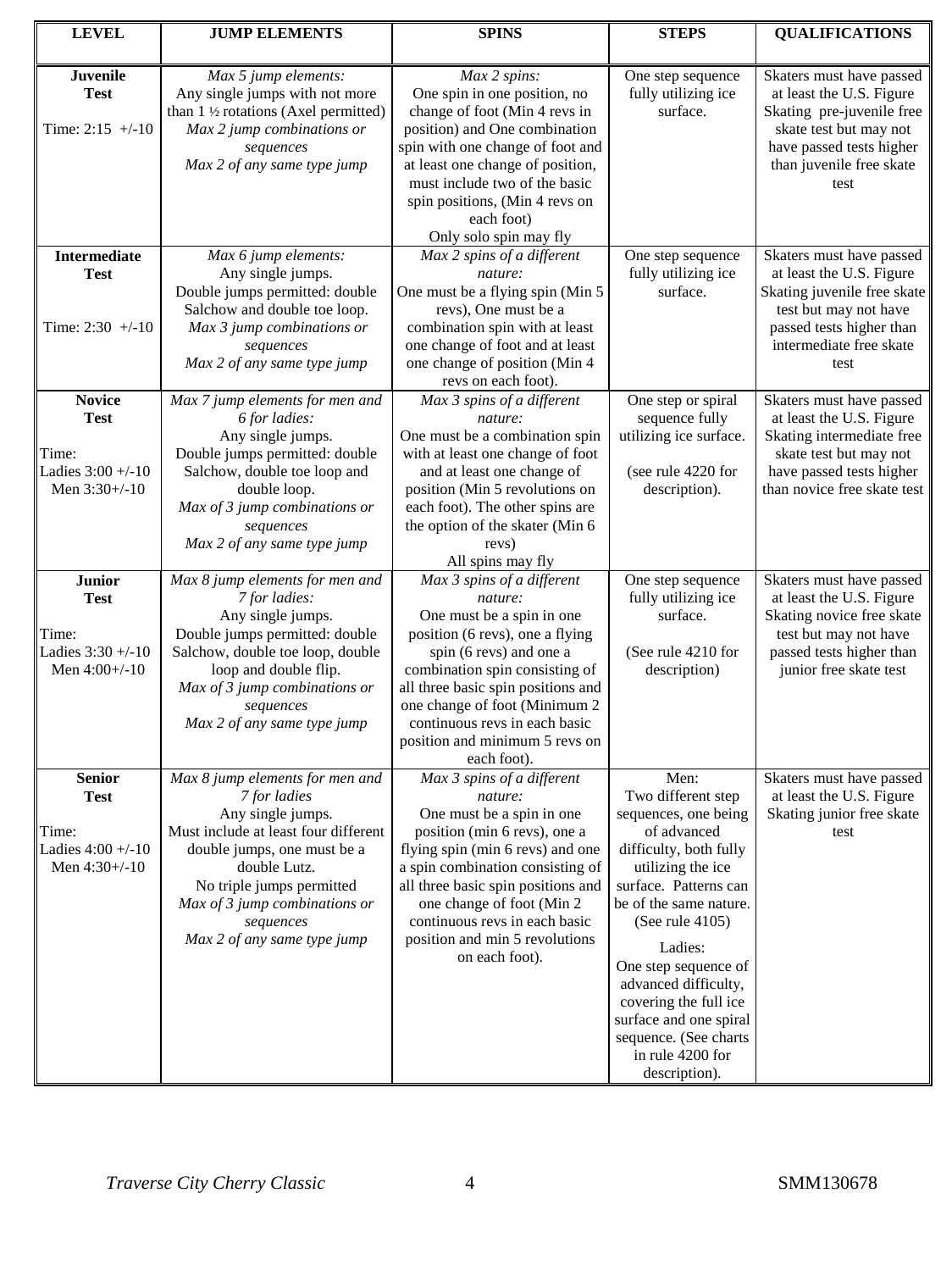# **Single Free Skate**

*Program requirements not specified below are defined in rules 4000 - 4600. Skaters may skate up one level but may not skate at more than one level. Unless specified, times are +/- 10 seconds.*

| <i>one level. Onless specified, unles are +/- TO seconds.</i> |                                                                                                             |
|---------------------------------------------------------------|-------------------------------------------------------------------------------------------------------------|
| Young Adult 18-21                                             | Must have passed no higher than the Juvenile Free Skate test or its equivalent.                             |
| $(6.0)$ : Max 2:40                                            |                                                                                                             |
| minutes                                                       |                                                                                                             |
| <b>Adult PreBronze (6.0):</b>                                 | Must have passed the Adult PreBronze or Pre-Preliminary Free Skate test or its equivalent & no higher       |
| Max 1:40 minutes                                              | (Rule 4600).                                                                                                |
|                                                               |                                                                                                             |
|                                                               |                                                                                                             |
| Adult Bronze (6.0):                                           | Must have passed the Adult Bronze or Preliminary Free Skate test or its equivalent & no higher (Rule        |
| Max 1:50 minutes                                              | 4590).                                                                                                      |
| Adult Silver (6.0):                                           | Must have passed the Adult Silver or PreJuvenile/Juvenile Free Skate test or its equivalent & no higher     |
| Max 2:10 minutes                                              | (Rule 4580).                                                                                                |
| Adult Gold (6.0):                                             | Must have passed the Adult Gold or Juvenile Free Skate test or its equivalent & no higher (Rule 4570).      |
| Max 2:40 minutes                                              |                                                                                                             |
| <b>Senior IJS</b>                                             | Must have passed the Senior Free Skate Test (Rule 4200).                                                    |
| 4:00 (Ladies)                                                 |                                                                                                             |
|                                                               |                                                                                                             |
| 4:30 (Men)                                                    |                                                                                                             |
| <b>Junior IJS</b>                                             | Must have passed the Junior Free Skate Test & no higher (Rule 4210).                                        |
| 3:30 (Ladies)                                                 |                                                                                                             |
| 4:00 (Men)                                                    |                                                                                                             |
| <b>Novice IJS</b>                                             | Must have passed the Novice Free Skate Test & no higher (Rule 4220).                                        |
| 3:30 (Men)                                                    |                                                                                                             |
| 3:00 (Ladies)                                                 |                                                                                                             |
| Intermediate IJS                                              | Must have passed the Intermediate Free Skate Test & no higher (Rule 4230).                                  |
| 2:30                                                          |                                                                                                             |
| Juvenile IJS                                                  | Open to skaters who have not reached the age of 14 years old as of the closing date. Must have passed       |
| 2:15                                                          | the Juvenile Free Skate Test & no higher (Rule 4240).                                                       |
| <b>Open Juvenile</b>                                          | Open to skaters 14 years old or older as of closing date. Must have passed the Juvenile Free Skate Test     |
| 2:15                                                          | & no higher (Rule 4240).                                                                                    |
|                                                               |                                                                                                             |
| <b>PreJuvenile</b>                                            | Must have passed the PreJuvenile Free Skate Test & no higher (Rule 4250).                                   |
| 2:00                                                          |                                                                                                             |
| Preliminary                                                   | Must have passed the Preliminary Free Skate Test & no higher (Rule 4260).                                   |
| 1:30                                                          |                                                                                                             |
| <b>Preliminary Limited</b>                                    | Must have passed the Preliminary Free Skating test & no higher.                                             |
| 1:30                                                          | May include Axels. May not include double jumps or flying spins (Rule 4260).                                |
| <b>PrePreliminary</b>                                         | Must have passed the PrePreliminary Free Skate Test & no higher.                                            |
| 1:30                                                          | May include axels. May not include double jumps (Rule 4270).                                                |
| <b>PrePreliminary</b>                                         | Must have passed the Pre-Preliminary Free Skating test & no higher.                                         |
| Limited                                                       | May not include Axels, double jumps, or flying spins (Rule 4270).                                           |
| 1:30                                                          |                                                                                                             |
| <b>High Beginner</b>                                          | Open to skaters who have not passed their PrePreliminary Free Skate Test or its equivalent. May include     |
| 1:30                                                          | any half revolution jumps plus, Salchow, toe-loops, half-loops, and loops (but no other full revolution     |
|                                                               | jumps). May not include flying spins.                                                                       |
| <b>Low Beginner</b>                                           | Open to skaters who have not passed their PrePreliminary Free Skate Test or its equivalent. May include     |
| 1:30                                                          | any half revolution jumps plus Salchow, toe-loops, and half-loops (but no other full revolution jumps). May |
|                                                               | not include flying spins, combination spins or backspins.                                                   |
| <b>Basic Beginner</b>                                         | Open to skaters who have not passed their PrePreliminary Free Skate Test or its equivalent. May only        |
| 1:30                                                          | include half revolution jumps. May include scratch and two-foot spins.                                      |
|                                                               |                                                                                                             |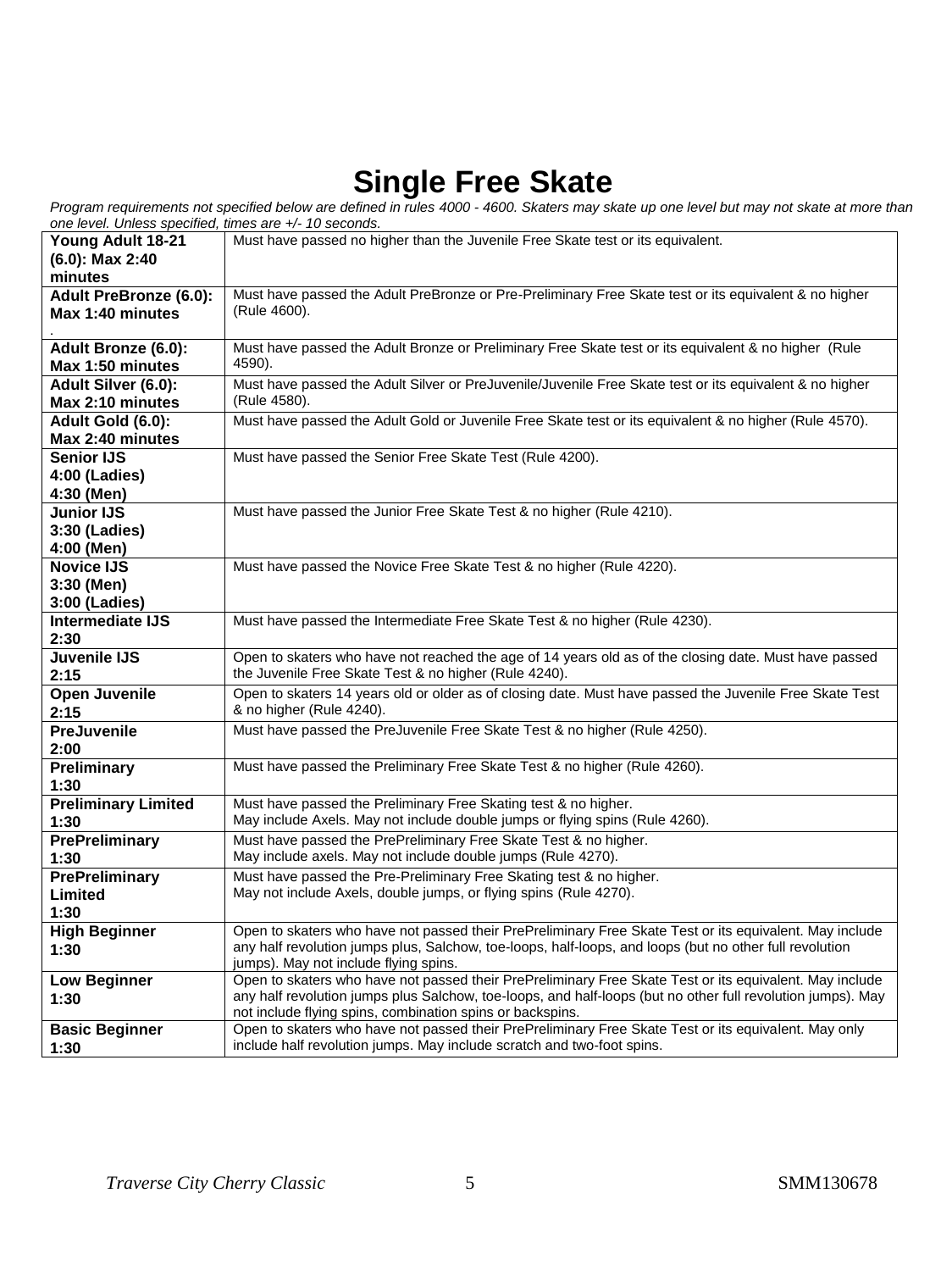# **Short Program**

*To be skated with music. All times are maximums. Additional program requirements as defined in 4080-4230.*

| <b>Senior IJS</b><br>2:50 | As stated in the 2013 US FIGURE SKATING Rulebook (Rule 4200)<br>Elements to be skated are for the 2013-2014 season |
|---------------------------|--------------------------------------------------------------------------------------------------------------------|
| <b>Junior IJS</b>         | As stated in the 2013 US FIGURE SKATING Rulebook (Rule 4210)                                                       |
| 2:50                      | Elements to be skated are for the 2013-2014 season                                                                 |
| <b>Novice IJS</b>         | As stated in the 2013 US FIGURE SKATING Rulebook (Rule 4220)                                                       |
| 2:30                      | Elements to be skated are for the 2013-2014 season                                                                 |
| Intermediate IJS          | As stated in the 2013 US FIGURE SKATING Rulebook (Rule 4230)                                                       |
| 2:00                      | Elements to be skated are for the 2013-2014 season                                                                 |
| Juvenile IJS              | As stated in the 2013 US FIGURE SKATING Rulebook (Rule 4230)                                                       |
| 2:00                      | Elements to be skated are for the 2013-2014 season. <b>SAME ELEMENTS AS INTERMEDIATE</b> .                         |
| Open Juvenile (6.0)       | Axel (may not be repeated in the combination)                                                                      |
| 2:00                      | Double jump (may not be repeated in the combination)                                                               |
|                           | One jump combination consisting of two double jumps or one single jump and one double<br>jump or two single jumps. |
|                           | Solo spin – minimum 4 revolutions in position. May not commence with a jump                                        |
|                           | Spin combination with only one change of foot and at least one change of position (min 4<br>revolutions each foot) |
|                           | Step sequence (straight line, circular, or serpentine)                                                             |

# **Compulsory Events**

*Test requirements are the same as those listed under Free Skating. Men and Ladies events may be combined. Field moves and connecting steps between elements are allowed. All events will be skated on half-ice. No music. Axels are considered single jumps unless otherwise noted. Times are maximums. \*Levels may be split if numbers warrant\**

| <b>Adult</b>          | 1. Flip jump                                                                              |
|-----------------------|-------------------------------------------------------------------------------------------|
| PreBronze/Bronze*     | 2. Single-single jump combination (no Axel)                                               |
| 1:30                  | 3. Loop jump                                                                              |
|                       | 4. Sit spin [forward] (min 3 revolutions)                                                 |
|                       | 5. Forward outside or inside edge spiral or step sequence                                 |
| <b>Adult</b>          | 1. Single jump (may not be repeated)                                                      |
| Silver/Gold/Young     | 2. Single-single jump combination (must include loop)                                     |
| Adult:*               | 3. Solo spin (min 4 revs in pos)                                                          |
| 1:30                  | 4. Combination spin with 1 chg of foot and 1 chg of position (min 4 revs each foot)       |
|                       | 5. Edge spiral, spread eagle, Ina Bauer or step sequence                                  |
| <b>PreJuvenile</b>    | 1. Single or double jump (may not be repeated)                                            |
| 1:30                  | 2. Single/single jump combination (must include loop)                                     |
|                       | 3. Combination spin with 1 change of foot, no change of position (may not commence with a |
|                       | jump, minimum 4 revolutions each foot)                                                    |
|                       | 4. Solo spin (may not commence with a jump, minimum 4 revolutions)                        |
|                       | 5. Step sequence                                                                          |
|                       |                                                                                           |
| Preliminary           | 1. Single jump (may not be repeated)                                                      |
| 1:30                  | 2. Single/single jump combination                                                         |
|                       | 3. 1-foot backspin (position optional, may not commence with a jump, minimum 3 revs)      |
|                       | 4. Edge spiral, Spread Eagle or Ina Bauer                                                 |
|                       | 5. Step sequence                                                                          |
| <b>PrePreliminary</b> | 1. Flip jump                                                                              |
| 1:15                  | 2. Single-single jump combination (no axel)                                               |
|                       | 3. Loop Jump                                                                              |
|                       | 4. Sit spin (forward) (minimum 3 revolutions)                                             |
|                       | 5. Forward outside edge spiral                                                            |
|                       |                                                                                           |
| <b>High Beginner</b>  | 1. Waltz jump                                                                             |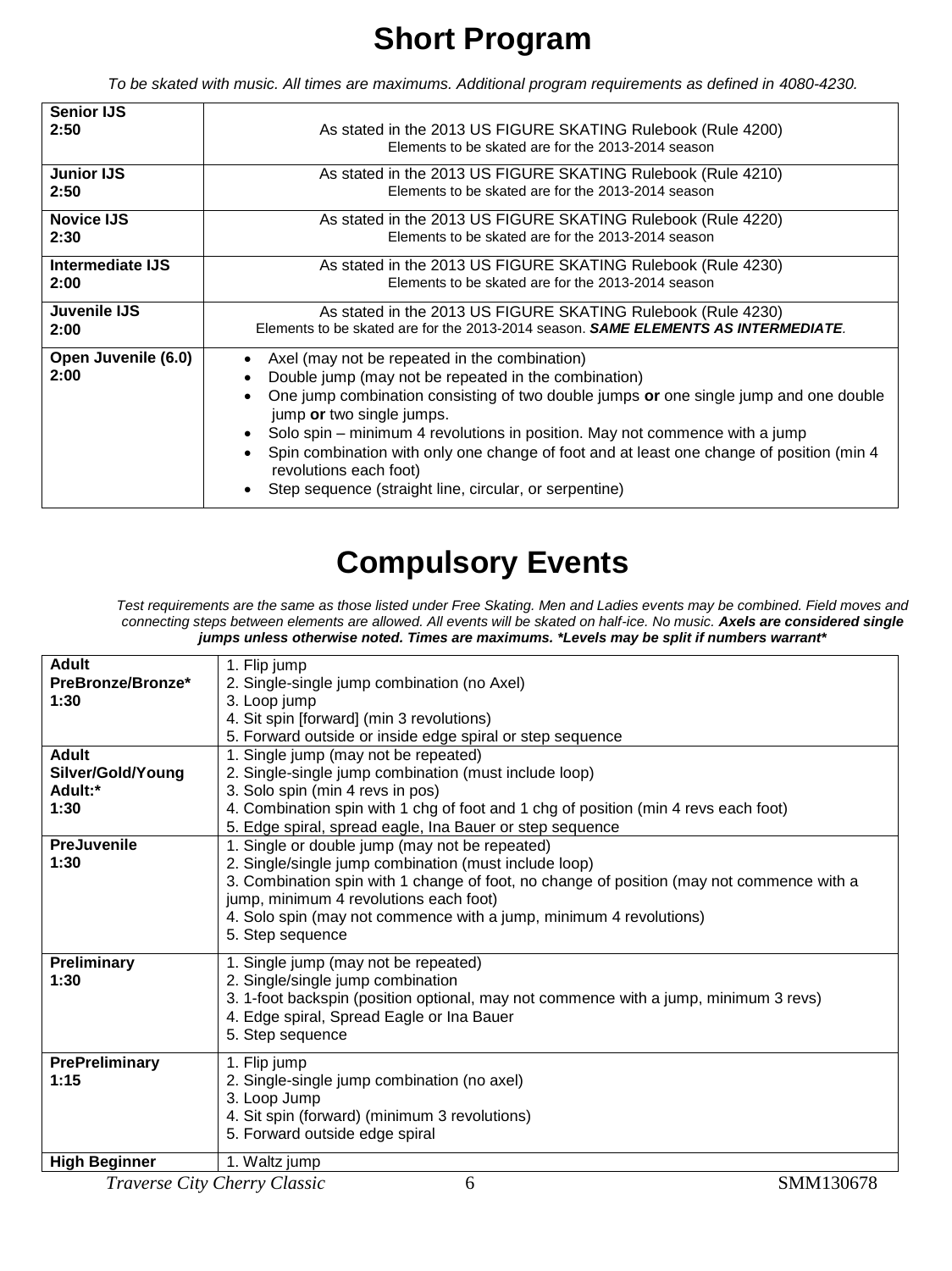| 1:15                          | 2. Salchow jump<br>3. Half-flip or half-Lutz jump<br>4. Upright scratch spin (forward) (min. 3 rev.)<br>5. Forward spiral |
|-------------------------------|---------------------------------------------------------------------------------------------------------------------------|
| <b>Low Beginner</b><br>1:00   | 1. 1/2 revolution jump<br>2. Toe-loop<br>3. Two-foot spin (min. 3 revolutions)<br>4. Lunge                                |
| <b>Basic Beginner</b><br>1:00 | 1. Bunny hop<br>2. 3-turn sequence<br>3. Forward or backward crossovers (minimum 4 each foot)<br>4. Any stop              |

## **Spins**

*Test requirements are the same as those listed under Free Skating. Men and Ladies events may be combined. Skaters have 1 and ½ minutes to complete the elements. Field moves and connecting steps between elements are allowed. All events will be skated on half-ice. Spins may be skated in any order.*

| <b>PrePreliminary:</b>                                                                                                                                                                                                                                                                                                        | PreJuvenile:                                                                                                                                                                                                                                                                                                                                                                      |
|-------------------------------------------------------------------------------------------------------------------------------------------------------------------------------------------------------------------------------------------------------------------------------------------------------------------------------|-----------------------------------------------------------------------------------------------------------------------------------------------------------------------------------------------------------------------------------------------------------------------------------------------------------------------------------------------------------------------------------|
| One-foot spin, optional free leg (3 revs)<br>$\bullet$<br>Two-foot spin (3 revs)<br>Forward sit spin (3 revs)                                                                                                                                                                                                                 | • Camel spin (4 revs)<br>• Forward sit to back sit spin (4 revs each foot)<br>• Front to back scratch spin (4 revs each foot)                                                                                                                                                                                                                                                     |
| <b>Preliminary:</b><br>Scratch spin (5 revs)<br>٠<br>Forward sit spin (3 revs)<br>$\bullet$<br>Camel spin (3 revs)                                                                                                                                                                                                            | Juvenile / Open Juvenile (combined for this event however if<br>number of entries warrant, flights will be broken into smaller<br>groups based on age):<br>Spin combination with 1 change of position and 1 change of<br>foot (4 revs each foot)<br>Flying camel spin (5 revs)<br>Forward sit to back sit spin (5 revs each foot)                                                 |
| Intermediate:<br>Spin combination with 1 change of foot and 2<br>changes of position (5 revs each foot);<br>Camel spin to back camel spin (4 revs each<br>foot);<br>Layback spin (ladies-5 revs) or camel spin<br>(men-5 revs)                                                                                                | Novice:<br>Flying camel (6 revs);<br>Spin combination with 1 change of foot and 2 changes of<br>position (15 revs total);<br>Layback spin (ladies-6 revs) or cross-foot spin (men-6 revs)<br>$\bullet$                                                                                                                                                                            |
| Junior:<br>Flying sit spin;<br>Spin combination with 3 changes of<br>position and 1 change of foot (5 revs each<br>foot);<br>Layback spin (ladies- 6 revs) or cross-foot<br>spin (men-6 revs)<br><b>Adult PreBronze/Bronze:</b><br>One-foot spin, optional free leg (3 revs)<br>Camel spin<br>Combo spin, 2 pos, no chg of ft | Senior:<br>Flying spin of choice (6 revs);<br>Spin combination<br>with at least 2 changes of position and 2 changes of foot<br>$(15$ revs total);<br>Solo spin of skater's choice (8 revs)<br><b>Adult Silver/Gold/Young Adult:</b><br>Camel spin (4 revs.)<br>Change foot sit spin (3 revs each foot)<br>Combo spin, at least 2 positions, & 1 change of ft (3 revs<br>each ft). |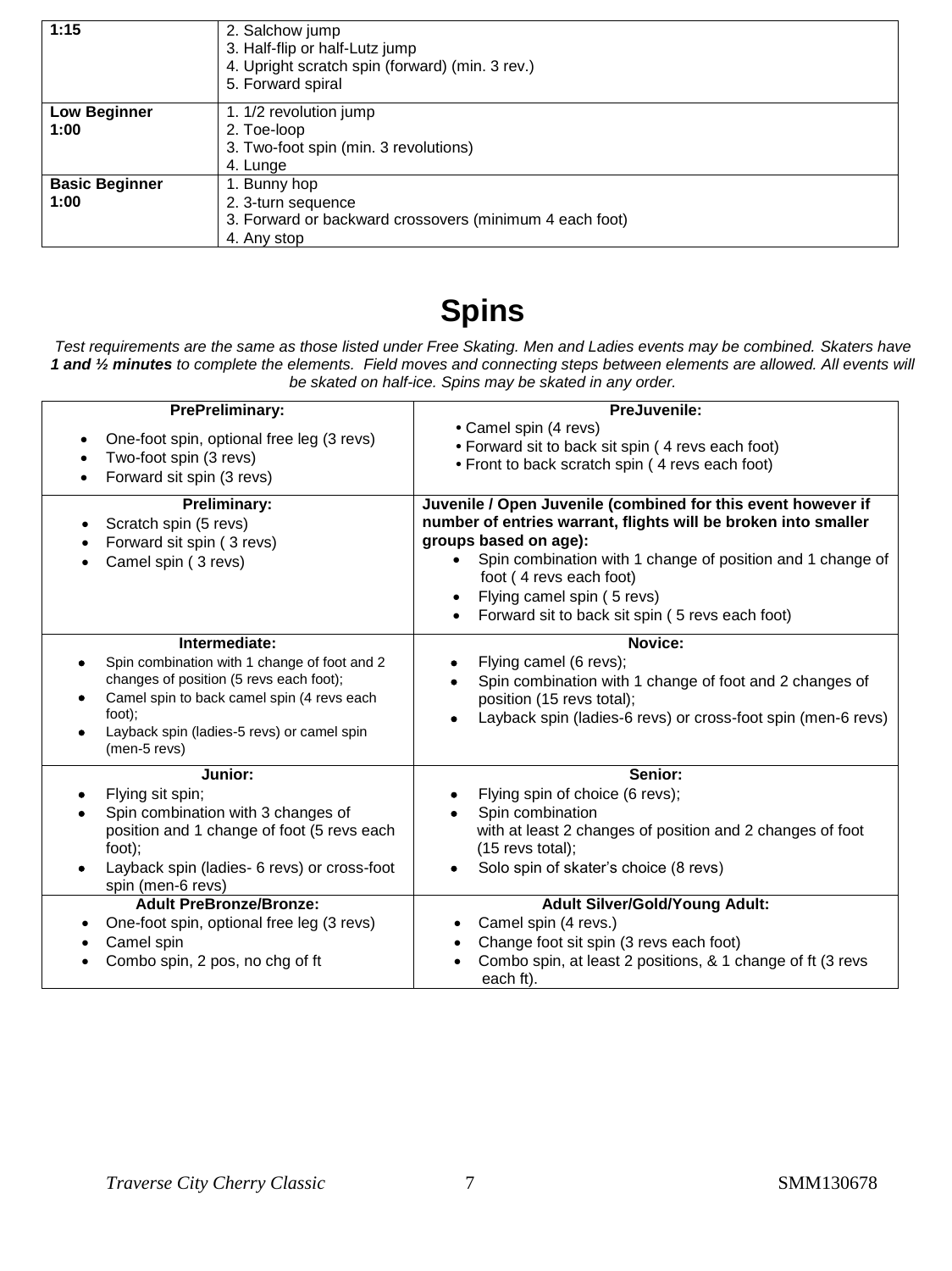## **Jumps**

*Test requirements are the same as those listed under Free Skating. Jumps must be skated in order. The skater will perform two attempts of the first jump and then will perform two attempts of the second jump. The best jump of each will be judged. Jumps will be performed on half ice. Intermediate and up: skaters may use the whole ice for approach, but the jump needs to be in the designated end. Skater may not change the jump chosen after the first attempt. \*Levels may be split if numbers warrant\**

| <b>Pre-Preliminary:</b>                                | Intermediate/Novice:                                                     |
|--------------------------------------------------------|--------------------------------------------------------------------------|
| Lutz jump, Waltz/loop combination<br>$\bullet$         | Double loop, Double/Double or Double/Single<br>$\bullet$<br>combination. |
| <b>Preliminary:</b>                                    | Junior/Senior:                                                           |
| Single/single combination (no axel), Axel<br>$\bullet$ | Double Lutz, Double/Double or Double/Triple<br>$\bullet$<br>combination. |
| Pre-Juvenile/Juvenile/Open Juvenile:                   | Adult Silver/Gold/Young Adult: Lutz; combination of any                  |
| Axel, Double/single combination jump                   | two single jumps                                                         |
| Adult Pre-Bronze/Bronze: Toe-loop; combination of any  |                                                                          |
| two single jumps (no Axel)                             |                                                                          |

## **Pro-Am Dance**

*A dance couple will consist of an eligible skater and a pro. Competitors may not enter an event below their completed test level (either adult or standard track) as of the deadline for entries. Competitors may skate up one level. If entries warrant, events may be divided by age. The 6.0 judging system will be used for these events.* 

*Each individual dance is an event. You may enter a single dance, both dances in one level, or one or two each in two levels. Four dance maximum (2 at test level, 2 at one level higher). There is a separate registration page for this event on page 15.*

| <b>Preliminary:</b> Canasta Tango, Rhythm Blues | <b>Silver: American Waltz, Rocker Foxtrot</b> |
|-------------------------------------------------|-----------------------------------------------|
| Pre-Bronze: Swing Dance, Cha Cha                | Pre-Gold: Blues, Killian                      |
| <b>Bronze: Hickory Hoedown, Willow Waltz</b>    | <b>Gold:</b> Argentine Tango, Quickstep       |
| Pre-Silver: Fourteen Step, Foxtrot              | International: Samba, Rhumba                  |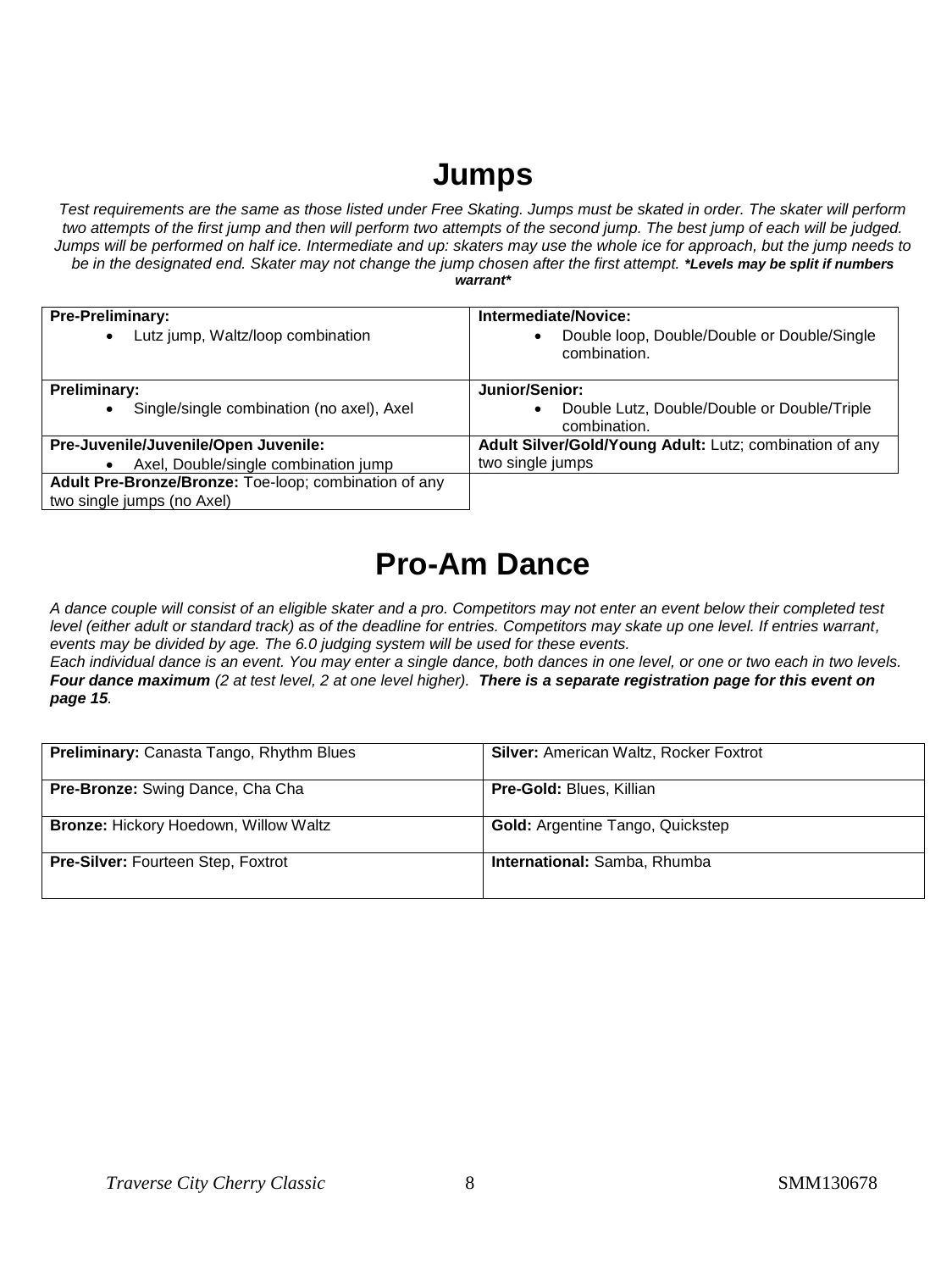

## **2013 U.S. Figure Skating Solo Dance Series Events**

The Traverse City Cherry Classic is a participating competition within the 2013 Solo Dance Series.

*The solo pattern dance event, combined event and solo short dance events are being offered as part of the 2013 U.S. Figure Skating Solo Dance Series and will be conducted in accordance with the 2013 Solo Dance Series Handbook found at [http://www.usfigureskating.org/Programs.asp?id=479.](http://www.usfigureskating.org/Programs.asp?id=479) Please refer to the 2013 Solo Dance Series handbook for the current Series rules, levels and event requirements that will be in effect for this competition.* 

### **2013 SOLO DANCE SERIES EVENTS BEING OFFERED:**

**Solo Pattern Dance Event**: The solo pattern dance event is comprised of two dances at each level. This event is being offered at the Preliminary, Pre-Bronze, Bronze, Pre-Silver, Silver, Pre-Gold and Gold levels

|                                                    | Preliminary         | Pre-Bronze         | <b>Bronze</b>         | <b>Pre-Silver</b>   | <b>Silver</b>       | <b>Pre-Gold</b>       | Gold                    |
|----------------------------------------------------|---------------------|--------------------|-----------------------|---------------------|---------------------|-----------------------|-------------------------|
| ୕ୢଌ                                                | . Dutch<br>Waltz    | 1. Cha-Cha         | I. Hickory<br>Hoedown | 1. Fourteenstep     | 1.American<br>Waltz | 1. Paso<br>Doble      | 1. Westminster<br>Waltz |
| ₫<br>ᅩ<br>$\mathbf{u}$<br><b>O</b><br>크.<br>Dances | 2. Canasta<br>Tango | 2. Fiesta<br>Tango | 2. Ten Fox            | 2.European<br>Waltz | 2. Silver<br>Tango  | 2. Starlight<br>Waltz | 2. Quickstep            |
|                                                    |                     |                    |                       |                     |                     |                       |                         |

Refer to the 2013 Solo Dance Series Handbook found at<http://www.usfigureskating.org/Programs.asp?id=479> for the solo pattern dance event rules, test requirements and details.

**Combined Event:** The combined dance event is comprised of the following:

- 1.) Two solo pattern dances (selected by U.S. Figure Skating and listed below
	- **Pattern Dance Selection for Juvenile:** Ten Fox and Fourteenstep **Pattern Dance Selection for Intermediate:** Tango and American Waltz **Pattern Dance Selection for Novice:** Paso Doble and Starlight Waltz **Pattern Dance Selection for Junior:** Blues and Quickstep **Pattern Dance Selection for Senior:** Silver Samba and Yankee Polka
- 2.) A solo free dance

The pattern dances competed in the combined dance event are separate from those in the solo pattern dance event and the results will not count towards the solo pattern dance event or results. This event is offered at the Juvenile, Intermediate, Novice, Junior and Senior levels. Refer to the 2013 Solo Dance Series Handbook found at <http://www.usfigureskating.org/Programs.asp?id=479> for the combined event rules and details.

**Solo Short Dance:** The Solo Short Dance event is a trial event in the 2013 Series. It is offered only for the junior and senior levels and will not accrue points this season in the Series. Refer to the 2013 Solo Dance Series Handbook found at<http://www.usfigureskating.org/Programs.asp?id=479> for the solo short dance rules and event details.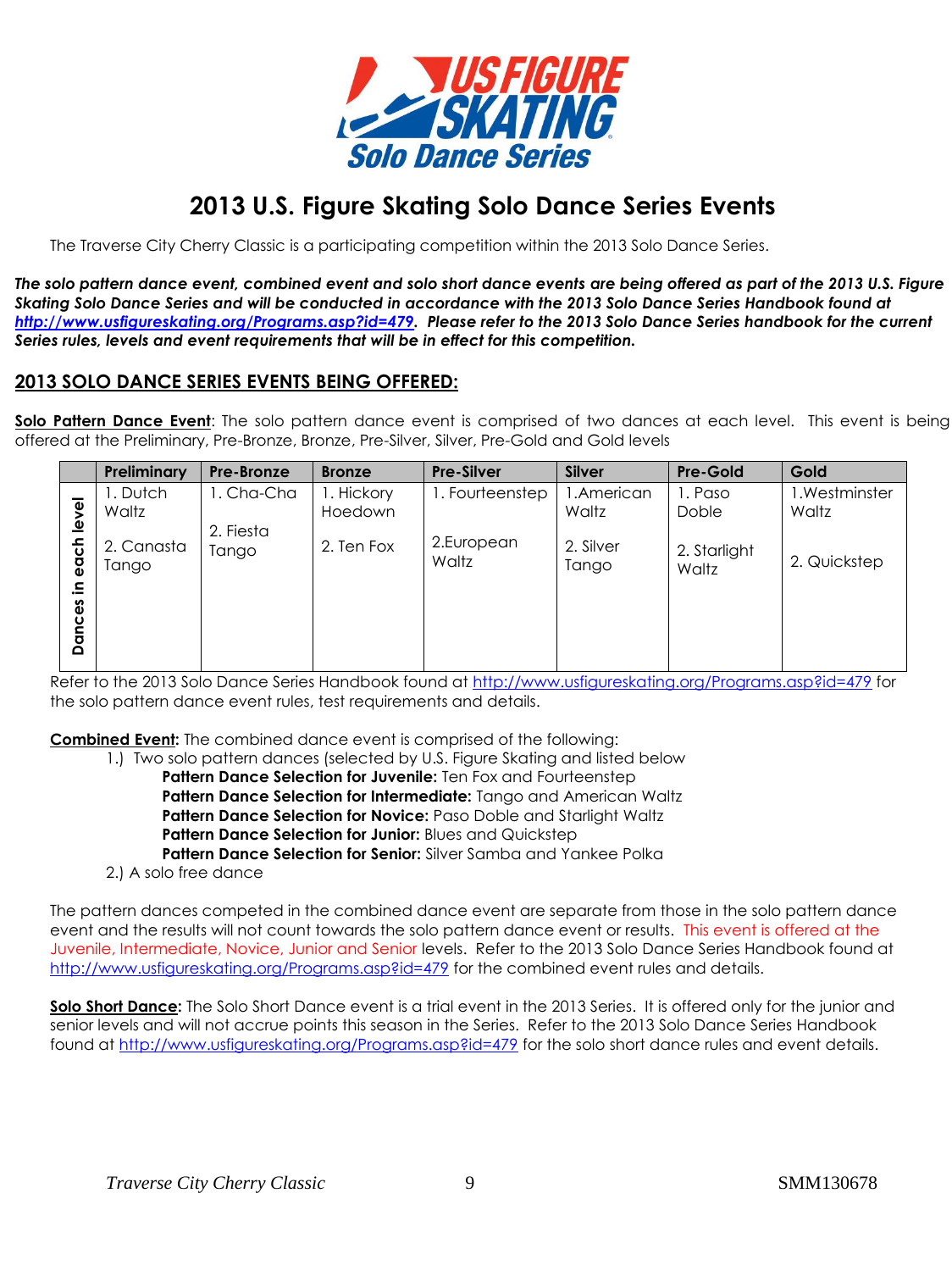## **Showcase**

Performances will be judged from an entertainment standpoint, for theatrical and artistic qualities. Technical skating skills and difficulty will not be rewarded as such; however, skating must be the major element of the performance and be of sufficient quality to support the selected theatrical elements. Unintended falls, poorly executed skating elements and obvious losses of control will reduce contestant's mark. Theatrical elements evaluated will include energy, poise, acting, pantomime, eye contact, choreography, form/extension and the use of props and ice. One mark will be given by each judge for each performance. No technical skating mark will be used. May use hand-held props or those skater can get on and off ice without assistance.

## **National Showcase 2013: A Competition in Theatrical Skating**

Singles competitors who place 1st through 4th in a singles artistic event may qualify for National Showcase 2013. Eligible skaters will have placed 1st through 4th as previously described and will have passed the Preliminary Free Skating test and above OR completed requirements for Adult Interpretive Free Skating and above. Duets and Ensembles need not qualify by placement for National Showcase. Please contact Paula Wagener, Vice Chair for National Showcase, at [paulawagener58@gmail.com](mailto:paulawagener58@gmail.com) .

Skaters may skate up 1 level. Entrants will qualify according to their freeskating level. Skaters may enter based their dance level if higher than their freeskating level. The appropriate dance levels are noted below. For National Showcase qualification, skaters must enter by free skate level.

| **No age limits on the standard Intermediate and above Showcase levels for this competition** |  |
|-----------------------------------------------------------------------------------------------|--|
| **Beginner through Juvenile - under 18**                                                      |  |

| <b>Beginner Showcase Program</b>                  | <b>Novice Showcase Program</b>                              |
|---------------------------------------------------|-------------------------------------------------------------|
| Max 1:30. No Axels or double jumps.               | Skaters with Silver Dances may enter.                       |
|                                                   | Duration: Max 2:10 min. No double jumps.                    |
|                                                   |                                                             |
| Pre-Preliminary Showcase Program                  | <b>Junior Showcase Program</b>                              |
| Skaters with Preliminary Dances may enter.        | Skaters with PreGold Dances may enter.                      |
| Duration: Max 1:30 min. No Axels or double jumps. | Duration: Max 2:40 min. Double jumps allowed.               |
|                                                   |                                                             |
| <b>Preliminary Showcase Program</b>               | <b>Senior Showcase Program</b>                              |
| Skaters with PreBronze Dances may enter.          | Skaters with Gold Dances may enter.                         |
| Duration: Max 1:40 min. No Axels or double jumps. | Duration: Max 2:40 min. Double jumps allowed.               |
|                                                   |                                                             |
| PreJuvenile Showcase Program                      | *Young Adults (18-21) Showcase Program                      |
| Skaters with Bronze Dances may enter.             | Maximum of Intermediate Free Skate Test or Silver Dance.    |
| Duration: Max 1:40 min. No Axels or double jumps. | Duration: Max 2:10 min. No double jumps.                    |
|                                                   |                                                             |
| Juvenile Showcase Program                         | *Adult Showcase Program                                     |
| Skaters with PreSilver Dances may enter.          | No higher than complete PreSilver Dance or Adult Silver FS. |
| Duration: Max 2:10 min. No double jumps.          | Duration: Max 1:40 min. No double jumps.                    |
|                                                   |                                                             |
| <b>Intermediate Showcase Program</b>              |                                                             |
| Skaters with PreSilver Dances may enter.          |                                                             |
| Duration: Max 2:10 min. No double jumps           |                                                             |

.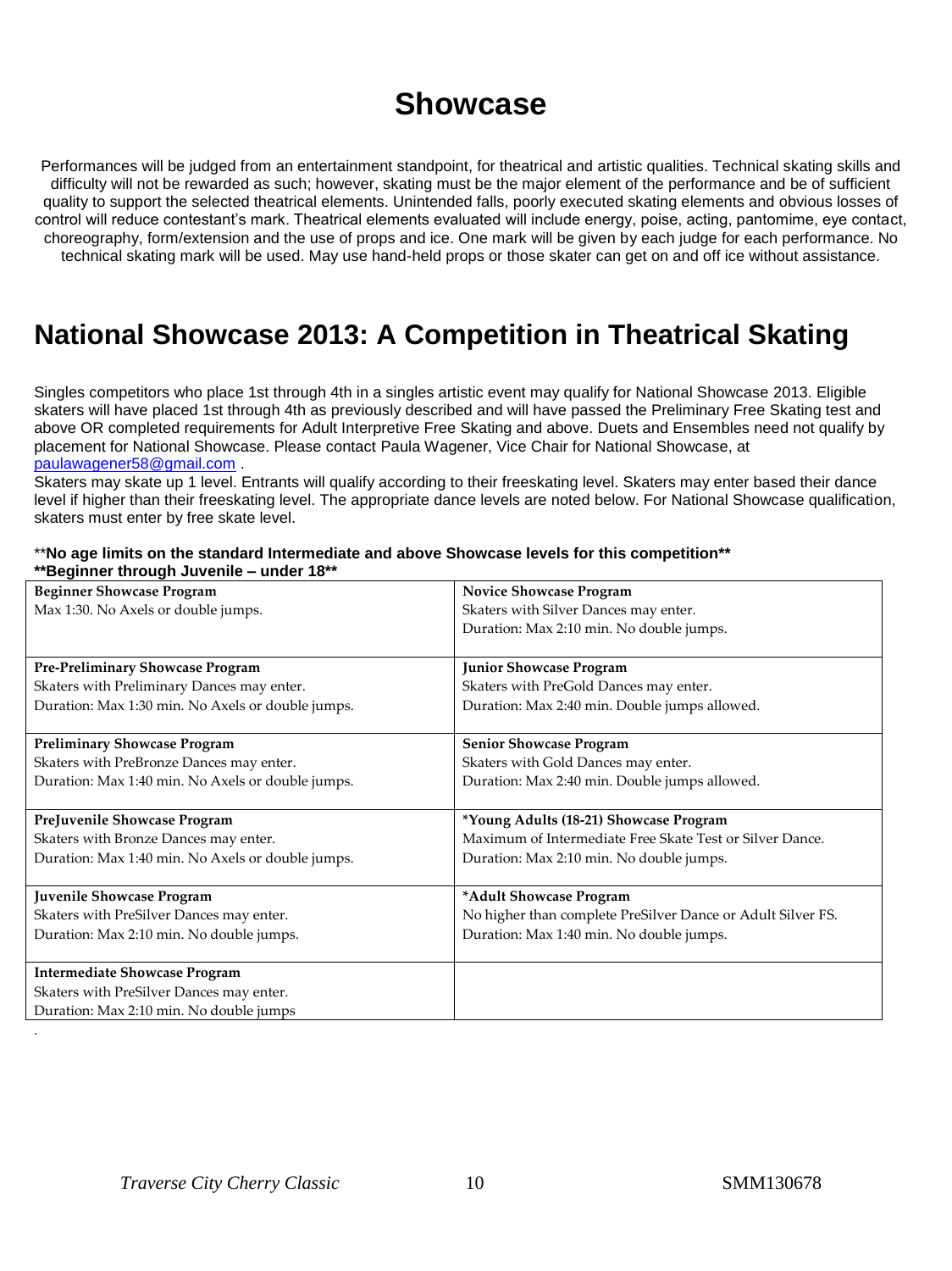## **BASIC ELEMENTS EVENT: SNOWPLOW SAM – BASIC 8**

Format choice of the host: Each skater will perform each element when directed by a judge or referee OR have the option to perform one element at a time in the order listed below (no excessive connecting steps). Referee driven format examples: all skaters perform first element before moving on to the next and so on **OR** each skater performs all of the required elements before moving on to the next skater.

- $\bullet$  To be skated on 1/3 to 1/2 ice
- No music
- **All elements must be skated in the order listed**  $\overline{\text{Time: } 1:00 \text{ or less}}$

| THILE. 1.00 OF JESS                                                                                                                                                                                                                                                                             |                                                                                                                                                                                                                                                                                                                                                                                                                                                                                    |
|-------------------------------------------------------------------------------------------------------------------------------------------------------------------------------------------------------------------------------------------------------------------------------------------------|------------------------------------------------------------------------------------------------------------------------------------------------------------------------------------------------------------------------------------------------------------------------------------------------------------------------------------------------------------------------------------------------------------------------------------------------------------------------------------|
| <b>Snowplow Sam 1-3:</b><br>1. March followed by a two foot glide and dip<br>Forward two foot swizzles 2-3 in a row<br>2.<br>Forward snowplow stop<br>3.<br>Backward wiggles 2-6 in a row<br>4.                                                                                                 | Basic 5:<br>1. Backward outside edge on a circle clockwise or<br>counterclockwise<br>Backward crossovers 4-6 consecutive - both directions<br>2.<br>Basic one foot spin – free leg held to side of spinning leg<br>3.<br>- minimum three revolutions<br>Side toe hop -either direction<br>4.                                                                                                                                                                                       |
|                                                                                                                                                                                                                                                                                                 | 5. Hockey stop                                                                                                                                                                                                                                                                                                                                                                                                                                                                     |
| <b>Basic 1</b><br>1. Forward two foot glide and dip<br>Forward two foot swizzles 6-8 in a row<br>2.<br>3. Forward snowplow stop<br>Backward wiggles 6-8 in a row<br>4.                                                                                                                          | Basic 6:<br>Standstill forward inside three-turn - R & L<br>1.<br><b>Bunny Hop</b><br>2.<br>3.<br>Forward spiral on a straight line - R or L<br>Lunge - R or L<br>4.<br>T-stop - R or L<br>5.                                                                                                                                                                                                                                                                                      |
| <b>Basic 2</b><br>1. Forward one foot glide - either foot<br>Forward alternating $\frac{1}{2}$ swizzle pumps, in a<br>straight line $-2-3$ each foot<br>Moving snowplow stop<br>3.<br>Two foot turn in place-forward to backward<br>4.<br>Backward two foot swizzles 6 - 8 in a row<br>5.       | Basic 7:<br>1. Standstill forward inside open Mohawk -<br>R to L and L to R<br>2. Ballet Jump - either direction<br>Back crossovers to a back outside edge landing position<br>3.<br>clockwise and counter clockwise<br>Forward inside pivot<br>4.                                                                                                                                                                                                                                 |
| <b>Basic 3</b><br>1. Forward stroking<br>2. Forward $\frac{1}{2}$ swizzle pumps on a circle, either<br>clockwise or counter clockwise 4-6<br>consecutive<br>Forward slalom<br>3.<br>Backward one foot glide - either foot<br>4.<br>Two foot $spin - minimum$ three revolutions<br>5.            | Basic 8:<br>1.<br>Moving forward outside or forward inside three-turns R & L<br>2.<br>Waltz jump<br>Mazurka - either direction<br>3.<br>1 Combination move - clockwise or counter clockwise -<br>4.<br>two forward crossovers into FI Mohawk, step down,<br>cross behind, step into one back crossover and step to a<br>forward inside edge<br>Beginning one-foot upright spin – free foot held to side<br>5.<br>of spinning leg or crossed position -minimum three<br>revolutions |
| <b>Basic 4</b><br>Standstill forward outside three-turn - R & L<br>1.<br>Forward outside edge on a circle clockwise or<br>2.<br>counter clockwise<br>Forward crossovers 4-6 consecutive both<br>3.<br>directions<br>Backward stroking - 4-6 strokes<br>4.<br>5. Backward snowplow stop - R or L |                                                                                                                                                                                                                                                                                                                                                                                                                                                                                    |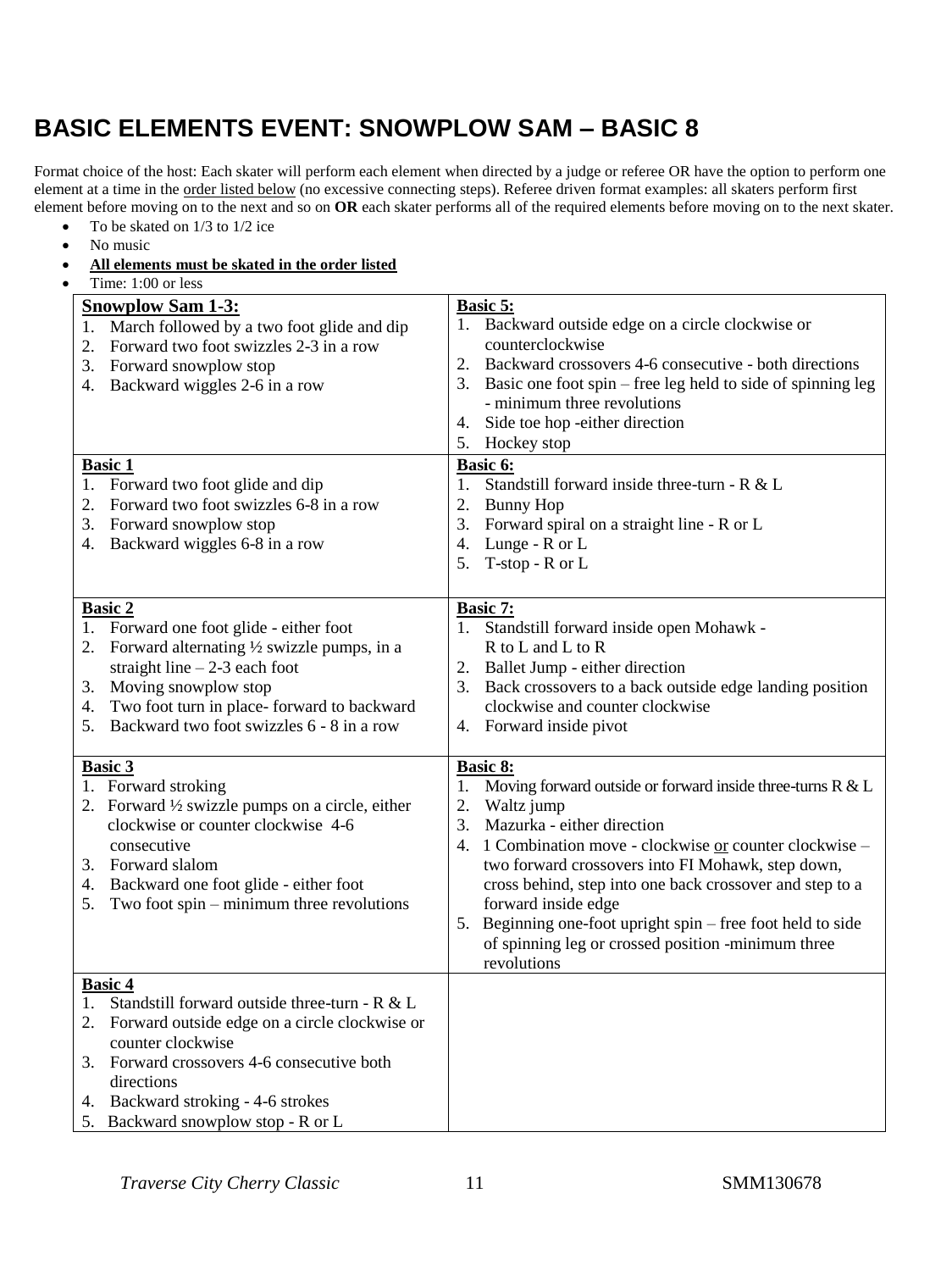## **BASIC PROGRAM EVENT: SNOWPLOW SAM – BASIC 8**

Format: The skating order of the required elements is optional. The elements are not restricted as to the number of times the element is executed or length of glides, number of revolutions, etc. unless otherwise specified. Vocal music is allowed.

- To be skated on full ice
- The skater may use elements from a previous level
- $\bullet$  A .2 deduction will be taken <u>for each</u> element performed from a higher level
- Time:  $1:00 +/- 10$  seconds

| <b>Snowplow Sam 1-3:</b>                                                                                                                                                                    | <b>Basic 5:</b>                                                                                                                                                                |
|---------------------------------------------------------------------------------------------------------------------------------------------------------------------------------------------|--------------------------------------------------------------------------------------------------------------------------------------------------------------------------------|
| 1. March followed by a two foot glide and dip                                                                                                                                               | 1. Backward crossovers 4-6 consecutive in both directions                                                                                                                      |
| 2. Forward two foot swizzles 2-3-in a row                                                                                                                                                   | 2. Basic one-foot spin – free leg held to side of spinning                                                                                                                     |
| Backward wiggles 2-6 in a row                                                                                                                                                               | leg - minimum three revolutions                                                                                                                                                |
| 3.                                                                                                                                                                                          | 3. Side toe hop -either direction                                                                                                                                              |
| 4. Forward snowplow stop                                                                                                                                                                    | 4. Hockey stop                                                                                                                                                                 |
| <b>Basic 1</b><br>1. Forward two foot glide and dip<br>2. Forward two foot swizzles 6 -8 in a row<br>3. Backward wiggles 6-8 in a row<br>4. Forward snowplow stop                           | <b>Basic 6:</b><br>1. Standstill forward inside three-turn - $R < L$<br>2. Bunny Hop<br>3. Forward spiral on a straight line R or L<br>4. Lunge - R or L<br>5. T-stop - R or L |
| <b>Basic 2</b>                                                                                                                                                                              | Basic 7:                                                                                                                                                                       |
| 1. Forward one foot glide - either foot                                                                                                                                                     | 1. Standstill forward inside open Mohawk -                                                                                                                                     |
| 2. Two foot turn in place-forward to backward                                                                                                                                               | R to L and L to R                                                                                                                                                              |
| 3. Backward two foot swizzles 6 - 8 in a row                                                                                                                                                | 2. Ballet Jump- either direction                                                                                                                                               |
| 4. Forward alternating $\frac{1}{2}$ swizzle pumps, in a                                                                                                                                    | 3. Back crossovers to a back outside edge landing position                                                                                                                     |
| straight line $-2-3$ each foot                                                                                                                                                              | clockwise and counter clockwise                                                                                                                                                |
| 5. Moving snowplow stop                                                                                                                                                                     | 4. Forward inside pivot                                                                                                                                                        |
| <b>Basic 3</b>                                                                                                                                                                              | <b>Basic 8:</b>                                                                                                                                                                |
| 1. Forward stroking                                                                                                                                                                         | 1. Moving forward outside or forward inside three-turns R & L                                                                                                                  |
| 2. Forward $\frac{1}{2}$ swizzle pumps on a circle, either                                                                                                                                  | 2. Waltz jump                                                                                                                                                                  |
| clockwise or counter clockwise 4-6                                                                                                                                                          | 3. Mazurka in either direction                                                                                                                                                 |
| consecutive                                                                                                                                                                                 | 4. 1 Combination move - clockwise or counter clockwise -                                                                                                                       |
| 3. Backward one foot glide – either foot                                                                                                                                                    | two forward crossovers into FI Mohawk, step down,                                                                                                                              |
| Forward slalom                                                                                                                                                                              | cross behind, step into one back crossover and step to a                                                                                                                       |
| 4.                                                                                                                                                                                          | forward inside edge                                                                                                                                                            |
| Two foot spin $-$ minimum three revolutions                                                                                                                                                 | 5. Beginning one-foot upright spin - free foot held to side                                                                                                                    |
| 5.                                                                                                                                                                                          | of spinning leg or crossed position -minimum three                                                                                                                             |
| <b>Basic 4</b>                                                                                                                                                                              | revolutions                                                                                                                                                                    |
| 1. Forward crossovers 4-6 consecutive both<br>directions<br>2. Standstill forward outside three- turn - $R < L$<br>3. Backward stroking - 4-6 strokes<br>4. Backward snowplow stop - R or L |                                                                                                                                                                                |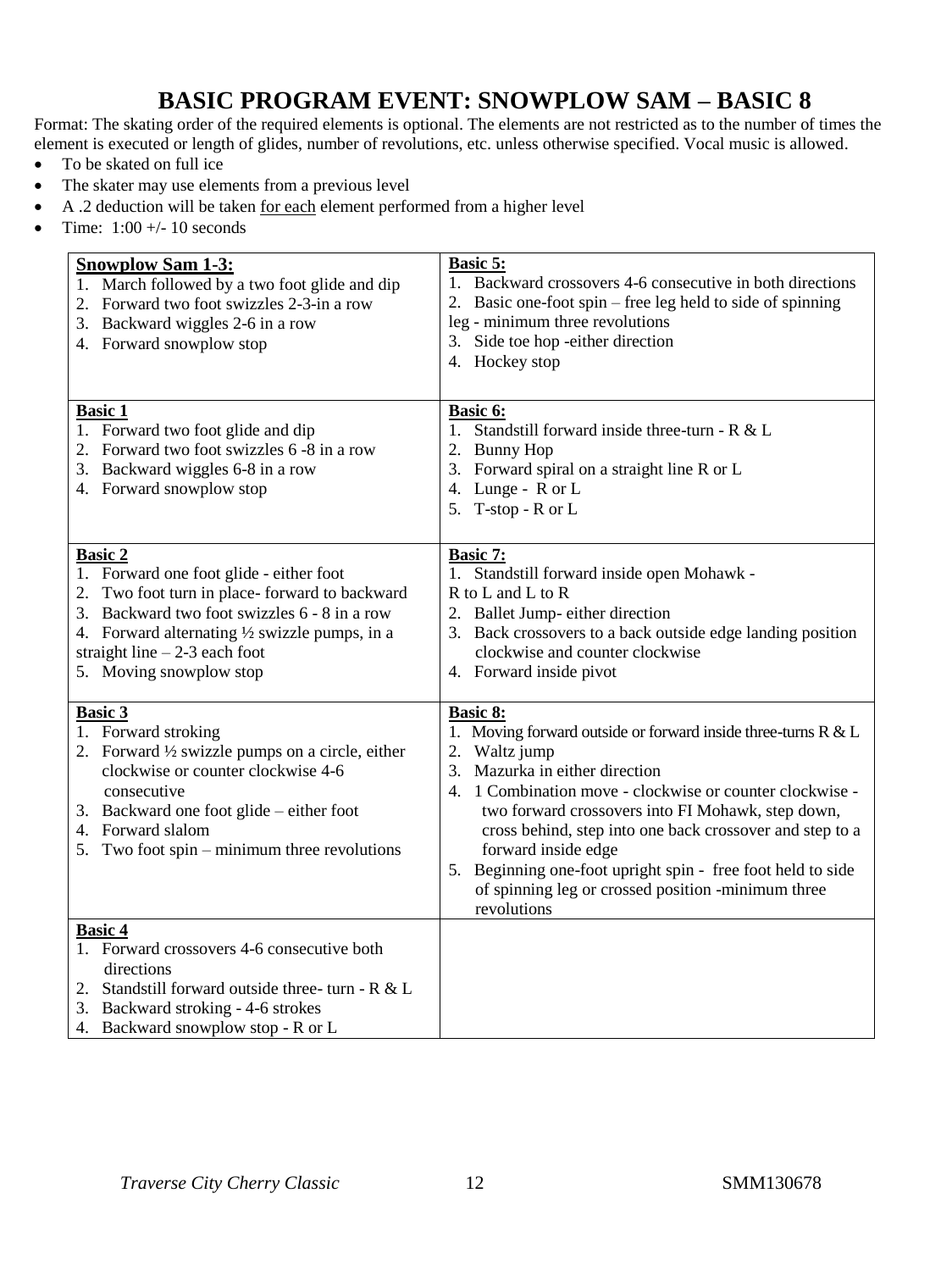### *2013 Traverse City Cherry Classic Entry Form*

*All information is required*

| Birthdate: ____________Age:______Male______Female______Parent/Guardian:_____________________________                                                                                                                                                                    |                                                                                                                                                                                                                                   |
|-------------------------------------------------------------------------------------------------------------------------------------------------------------------------------------------------------------------------------------------------------------------------|-----------------------------------------------------------------------------------------------------------------------------------------------------------------------------------------------------------------------------------|
| Home Phone: ____________________ E-Mail: ___________________                                                                                                                                                                                                            |                                                                                                                                                                                                                                   |
|                                                                                                                                                                                                                                                                         |                                                                                                                                                                                                                                   |
| Highest Tests Passed: None: ________Freestyle: ___________________Dance: ___________________________                                                                                                                                                                    |                                                                                                                                                                                                                                   |
|                                                                                                                                                                                                                                                                         | Certification of Competitor by Club Officer                                                                                                                                                                                       |
|                                                                                                                                                                                                                                                                         | I certify that ___________________________(skater) is a full member in good standing with the US FIGURE SKATINGA club<br>being represented and is an eligible skater as defined in the official Rules of US FIGURE SKATINGA or Sk |
|                                                                                                                                                                                                                                                                         |                                                                                                                                                                                                                                   |
|                                                                                                                                                                                                                                                                         | Date: $/$ / $/$                                                                                                                                                                                                                   |
| Entry Fees (includes DVD of each event): \$90.00 1st Singles Event; \$40.00 Second Event (Each dance is<br>considered a separate event); \$30 Third or more events *Each Basic skills event \$50<br>Online entries are preferred. Fill out entries at www.sk8stuff.com. |                                                                                                                                                                                                                                   |
| Checks and voucher still need to be printed and mailed to address below.<br>Entries must be post marked by April19 <sup>th</sup> , 2013<br>Make checks payable to: Traverse City Figure Skating Club (TCFSC).                                                           |                                                                                                                                                                                                                                   |
| Mail form and fees to:                                                                                                                                                                                                                                                  |                                                                                                                                                                                                                                   |
| <b>Michel Masse</b><br>c/o TC Cherry Classic<br>1500 Kent St. Unit 9<br>Traverse City, MI 49686                                                                                                                                                                         |                                                                                                                                                                                                                                   |
| For registration questions, contact Michel Masse mimasse@hotmail.com or 231-421-3008                                                                                                                                                                                    |                                                                                                                                                                                                                                   |
|                                                                                                                                                                                                                                                                         | <b>Official Use Only</b> : Date Arrived: Check or M.O. # ___________: Amount: _______________                                                                                                                                     |

*Traverse City Cherry Classic* 13 SMM130678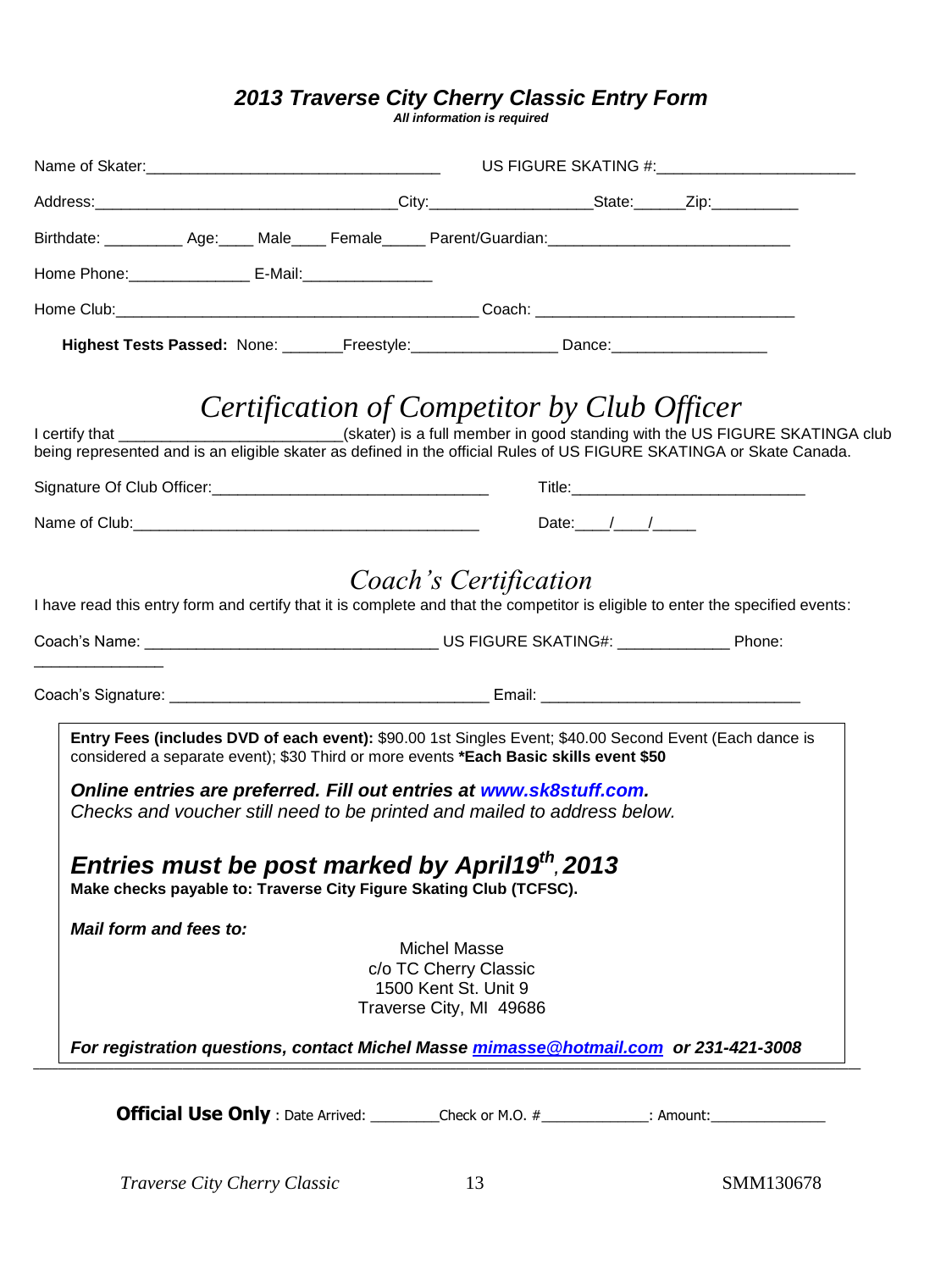*Other events with Pre-Juvenile*  **Beginner:**  $\Box$  Artistic

## □Free Skating

### □Compulsory

 $\Box$ 

**Preliminary Limited**

## **High Beginner:**

# □Compulsory

**PreJuvenile:** □Free Skating □Compulsory ⊔Test Track **DJumps** □Spins Showcase

**Preliminary:** □Free Skating □Compulsory □Test Track □**Jumps** □Spins Showcase

□Free Skating *Other events with Preliminary*

□Free Skating **Limited □Compulsory** □Test Track □Spins

 $I$ Jumps □ Showcase

**PrePreliminary:**

## Free Skating

# **Low Beginner:**

□Free Skating

## □Compulsory

Test Track

**Basic Beginner:**

**Adult:** □ Showcase

**Limited Beginner:**

□ Test Track

### **Basic Skills Events:**

**Snowplow Sam □Elements** Program

**Basic 1. Basic 2.** 

Elements Elements □Program □Program

**Basic 3. Basic 4.**  Elements Elements

□Program □Program

**Basic 5. Basic 6.** Elements Elements □Program □Program

**Basic 7. Basic 8.** □Elements □Elements Program Program

### **\*\*for dance events, see page 15 \*\***

**Please check off event(s) entered. One entry form may be used for all events entered***.*

# First Name: Last Name: USFS#:

**2013 Traverse City Cherry Classic Entry Form**

**Adult Gold:** □Free Skating □Compulsory Jumps  $\Box$ Spins **□Artistic** 

**Adult Silver:** □Free Skating □Compulsory **DJumps**  $\Box$ Spins **∩Artistic** 

**Adult Bronze:** □Free Skating □Compulsory **LJumps** □Spins Artistic

**Adult PreBronze:**

□Free Skating □Compulsory **DJumps □Spins nArtistic** 

**Young Adult:** □Free Skating □Compulsory **LJumps □Spins** □ Showcase

*Traverse City Cherry Classic* 14 SMM130678

**Senior:** □ Free Skating □Short Program Test Track **n**Jumps □Spins **□Showcase** 

**Junior:** Free Skating □Short Program Test Track **DJumps □Spins** □ Showcase

**Novice:** Free Skating □Short Program □Test Track **DJumps**  $T$ Spins □ Showcase

**Intermediate:** □Free Skating □Short Program □Test Track **□Jumps** □**Spins** □ Showcase

**Juvenile:** □Free Skating □Short Program □Test Track **DJumps**  $\Box$ Spins □ Showcase

**Open Juvenile:** □Free Skating □Short Program

*and Juvenile*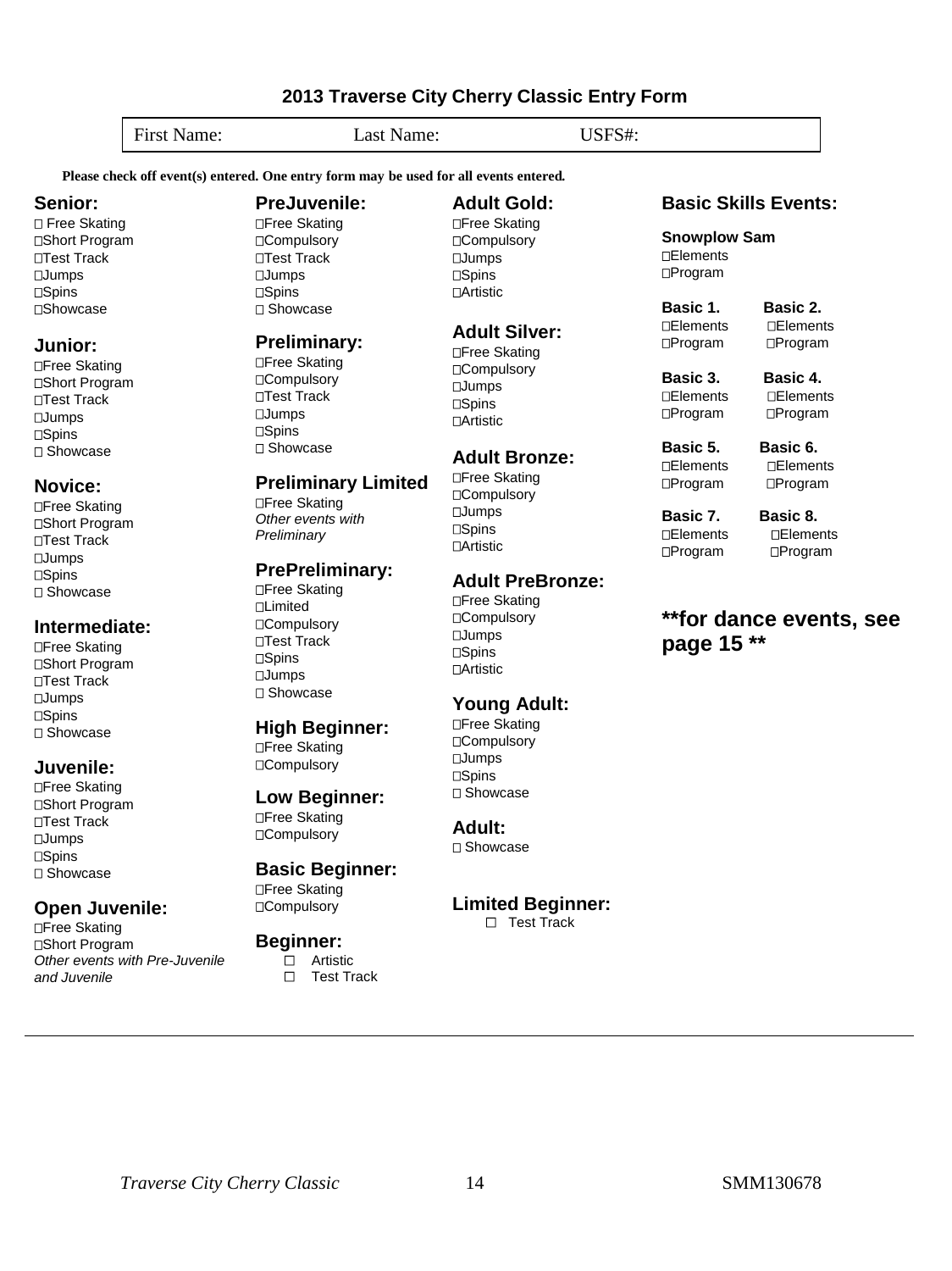| 2013 Solo Dance Series Entry Form Information                                                                                                                                                                                         |                                                                                                                                                 |                                                                                                 |  |
|---------------------------------------------------------------------------------------------------------------------------------------------------------------------------------------------------------------------------------------|-------------------------------------------------------------------------------------------------------------------------------------------------|-------------------------------------------------------------------------------------------------|--|
| Are you a registered participant in the 2013 U.S. Figure Skating Solo Dance Series?<br>$\Box$ No                                                                                                                                      |                                                                                                                                                 |                                                                                                 |  |
|                                                                                                                                                                                                                                       |                                                                                                                                                 | Name: USFS#                                                                                     |  |
| <b>Solo Pattern:</b>                                                                                                                                                                                                                  |                                                                                                                                                 |                                                                                                 |  |
| $\Box$ Preliminary<br>$\Box$ Pre-Bronze<br>□ Bronze<br>$\Box$ Pre-silver<br>$\Box$ Silver<br>$\Box$ Pre-Gold<br>$\Box$ Gold                                                                                                           |                                                                                                                                                 |                                                                                                 |  |
| <b>Combined Event:</b>                                                                                                                                                                                                                |                                                                                                                                                 |                                                                                                 |  |
| $\square$ Juvenile<br>$\Box$ Intermediate<br>$\Box$ Novice<br>$\Box$<br>Junior<br>□<br>Senior                                                                                                                                         |                                                                                                                                                 |                                                                                                 |  |
| <b>Solo Short Dance:</b><br>$\Box$<br>Junior<br>$\Box$ Senior                                                                                                                                                                         |                                                                                                                                                 |                                                                                                 |  |
|                                                                                                                                                                                                                                       | <b>Pro-Am Dance Entry Form</b><br><b>Traverse City Cherry Classic</b>                                                                           |                                                                                                 |  |
| <b>First Name:</b>                                                                                                                                                                                                                    | <b>Last Name:</b>                                                                                                                               | usfs#(\$10 fee if left blank):                                                                  |  |
| <b>Pro-Am Dance partner:</b>                                                                                                                                                                                                          |                                                                                                                                                 |                                                                                                 |  |
| Please check off event(s) entered.<br>Each individual dance is an event. You may enter a single dance, both dances in one level, or one or two each in two<br>levels.<br>Four dance maximum (2 at test level, 2 at one level higher). |                                                                                                                                                 |                                                                                                 |  |
| <b>Preliminary:</b><br>□ Canasta Tango<br>□<br><b>Rhythm Blues</b><br>Pre-Bronze:<br>□ Swing Dance<br>$\Box$ Cha Cha<br><b>Bronze:</b><br>Hickory Hoedown<br>$\Box$<br>$\Box$ Willow Waltz                                            | Pre-Silver:<br>□ Fourteenstep<br>$\Box$ Foxtrot<br>Silver:<br>□ American Waltz<br>□ Rocker Foxtrot<br>Pre-Gold:<br>$\square$ Blues<br>□ Killian | Gold:<br>□ Argentine Tango<br>□ Quickstep<br>International:<br>$\square$ Samba<br>$\Box$ Rhumba |  |

*Traverse City Cherry Classic 15 SMM130678*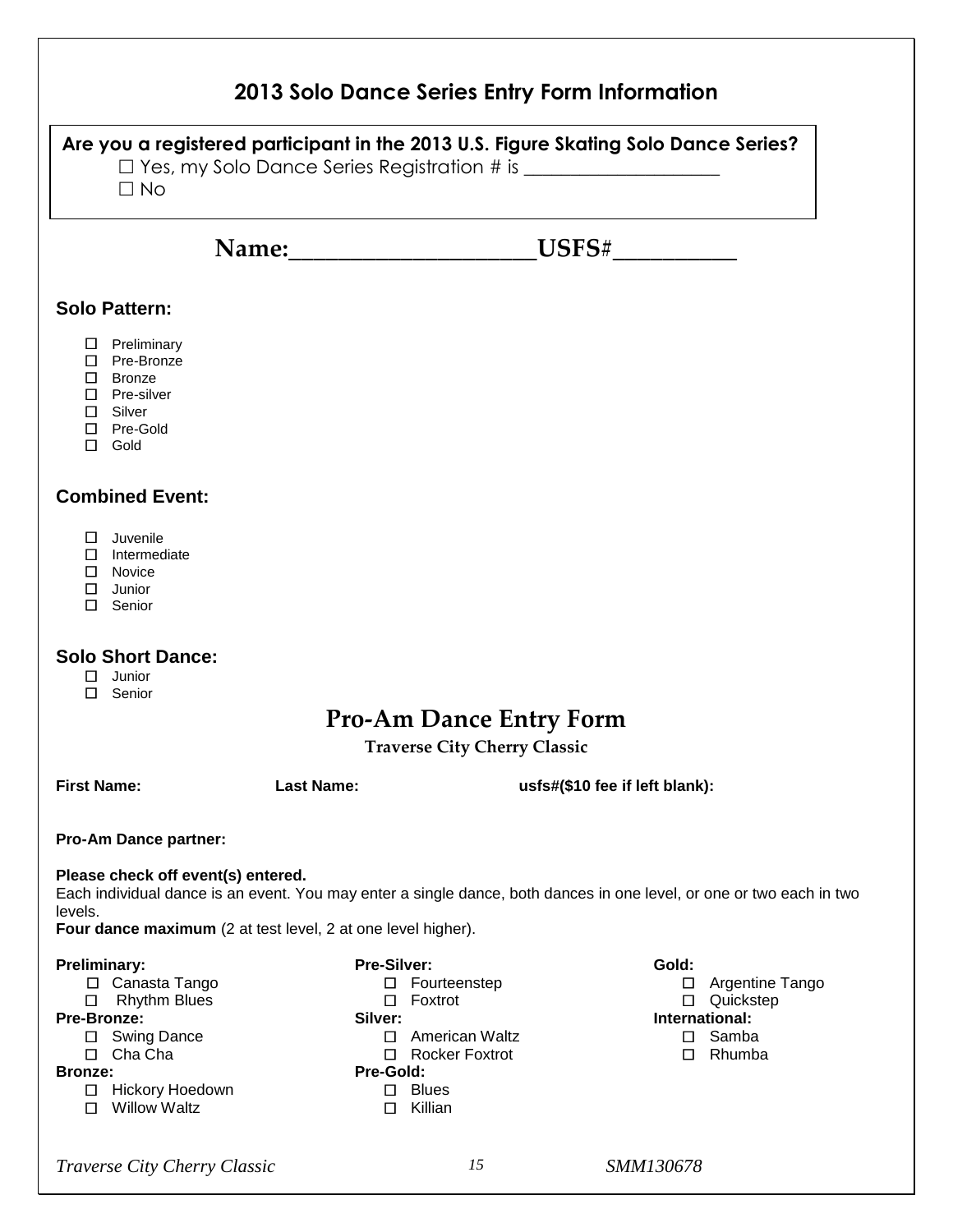### **2013 Traverse City Cherry Classic Practice Ice Information**

Practice ice for the Traverse City Cherry Classic Competition may be reserved online as part of entering the competition online at www.sk8stuff.com, or may be purchased at the practice ice desk during the competition. If you pre-pay for sessions and fail to reserve them online, your pre-payment may be applied towards sessions purchased at the registration desk during the competition.

A schedule of practice sessions will be published online when the competition schedule is published. To ensure a fair chance for everyone, online capability for those sessions will be turned on at a time/date which will be published when the schedules are published. This turn-on time will be early evening at least 24 hours after the publication of the schedules. Online reservation capability will be turned off at 6:00 pm on the day prior to the first scheduled practice session.

**To reserve your sessions online, you will log-on using a link which will be published on www.sk8stuff.com. You will need to use your name and a PIN number which will be provided to you by email once your payment is received. Please make note of your PIN for future use.** 

All sessions are 25 minutes in duration and the cost is \$14 per session. There is no refund for prepaid sessions, even if not used.

Sessions will be available Thursday evening, through Saturday afternoon and will be designated by level and discipline (FS, Dance). You may only reserve sessions appropriate to your entry.

Checks should be made out to 'Traverse City FSC'. **You must include a valid (and legible) email address so that we may send you your private PIN code**. Do not share your PIN with anyone else (neither Traverse City FSC nor sk8stuff.com are responsible for reservation changes made online by unauthorized users).

Practice ice pre-payments are not refundable.

Please direct practice ice questions to RuthAnn Brown at [brownintown@charter.net.](mailto:brownintown@charter.net) Return the bottom portion with payment included with your entry. *If you have entered online, and reserved your PI sessions there, you do not need to return this form. The information is already included in the online voucher. Please mail the voucher and check to address below.* 

**\_\_\_\_\_\_\_\_\_\_\_\_\_\_\_\_\_\_\_\_\_\_\_\_\_\_\_\_\_\_\_\_\_\_\_\_\_\_\_\_\_\_\_\_\_\_\_\_\_\_\_\_\_\_\_\_\_\_\_\_\_\_\_\_\_\_\_\_\_\_\_\_\_\_\_\_\_\_\_\_\_\_\_\_\_\_\_\_\_\_\_\_\_\_\_\_\_**

**PI Request. Send with paper entry payment: RuthAnn Brown 8636 Underwood Ridge, Traverse City, MI 49686**

| Skater's Name | USFSA#__________________ | Level___________ |      |
|---------------|--------------------------|------------------|------|
|               |                          |                  | owed |
|               |                          |                  |      |
| Email         |                          |                  |      |
|               |                          |                  |      |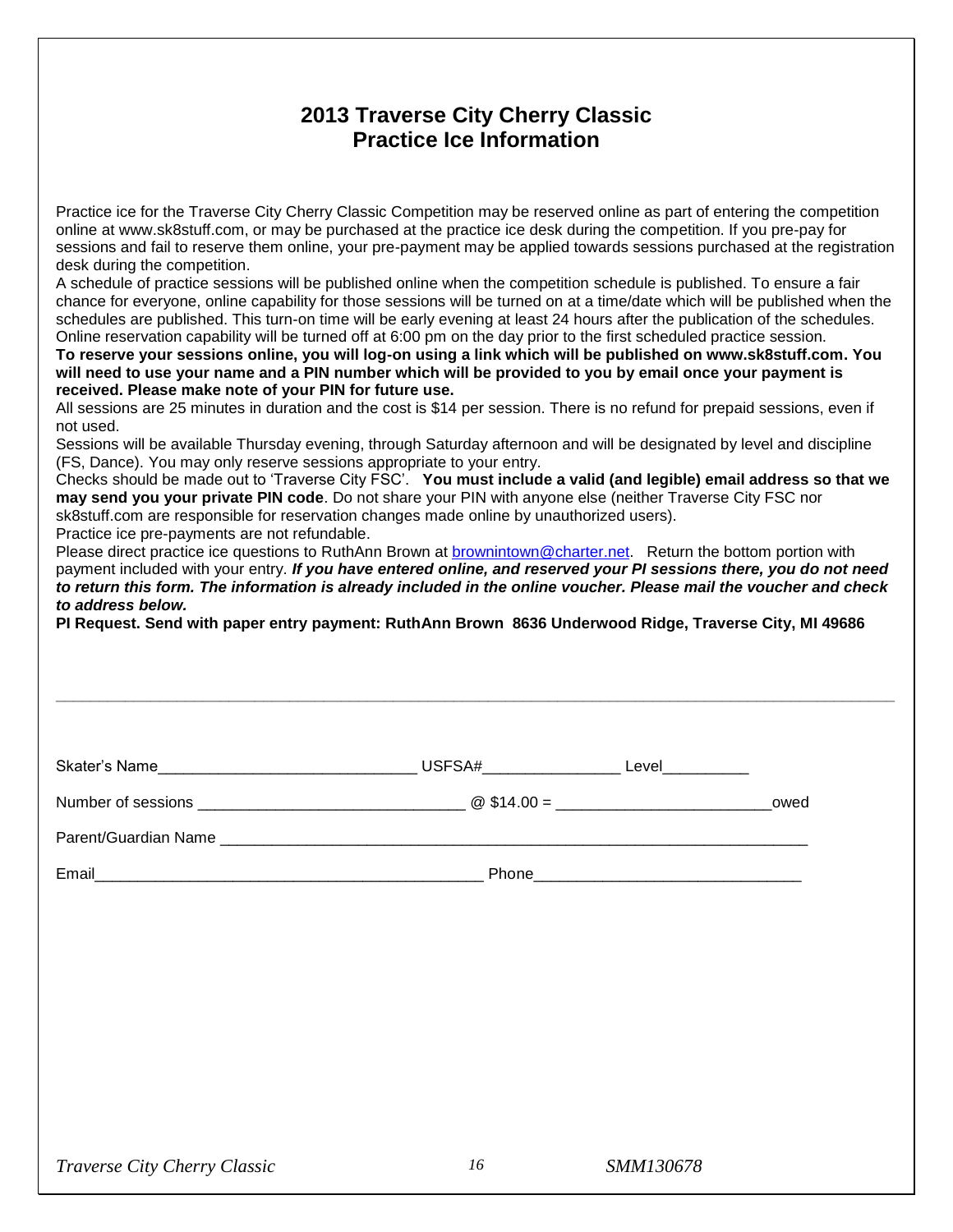## **2013 TCFSC Cherry Classic Competition T-Shirt Order Form**

This is for pre-sale orders only, T-shirts will not be offered during competition. Deadline to **receive** your order and payment is: **May 13, 2013 No late orders will be accepted**

Please make check payable to TCFSC and leave payment and order form in the office to my attention. Mail in orders send to: TCFSC 1600 Chartwell Dr. Ste. E Traverse City, MI 49696

**If you have any questions please call Shelly Brodeur at: (231) 218-2306**

|                                                                                                                |                                                          | Telephone number:                                 |  |
|----------------------------------------------------------------------------------------------------------------|----------------------------------------------------------|---------------------------------------------------|--|
| Check # $\qquad \qquad \qquad$ Cash                                                                            |                                                          |                                                   |  |
|                                                                                                                |                                                          |                                                   |  |
| Please add \$3 processing fee if using Credit Card<br><b>Girls/Ladies</b><br>Please circle size and enter qty. |                                                          |                                                   |  |
|                                                                                                                |                                                          | <b>QTY</b><br>Total \$                            |  |
| <b>Bella Short Sleeve</b>                                                                                      | YS YM YL                                                 | \$18.00                                           |  |
|                                                                                                                | AS AM AL AXL                                             | \$18.00                                           |  |
| <b>Bella Long Sleeve</b>                                                                                       | YS YM YL                                                 | \$20.00                                           |  |
|                                                                                                                | AS AM AL AXL                                             | \$20.00                                           |  |
| <b>Boys/Unisex</b><br><b>Gildan Short</b>                                                                      | <b>YS YM YL</b>                                          | QTY<br>Total \$                                   |  |
| <b>Sleeve</b>                                                                                                  |                                                          | \$18.00                                           |  |
|                                                                                                                | AS AM AL AXL                                             | \$18.00                                           |  |
| <b>Gildan Long</b><br><b>Sleeve</b>                                                                            | <b>YS YM YL</b>                                          | \$20.00                                           |  |
|                                                                                                                | AS AM AL AXL                                             | \$20.00                                           |  |
|                                                                                                                |                                                          |                                                   |  |
| ladies sizing                                                                                                  |                                                          |                                                   |  |
| bella ladies clothing:<br>fits sizes:                                                                          | girls sizing<br>chest to fit:<br>inseam:                 |                                                   |  |
| s.<br>$= 0 - 4$<br>small                                                                                       | 31" - 33"  <br>$30" - 31"$<br>bella girls clothing:      | fits ages/<br>chest to fit:<br>sizes:<br>inseam:  |  |
| $= 4 - 8$<br>M medium<br>$= 8 - 10$<br>L.                                                                      | 34" - 36" 31" - 32"<br>s<br>small<br>37" - 39" 32" - 33" | $= 6 - 8$<br>23" - 25"<br>$20" - 21"$             |  |
| large<br>XL extra large<br>$= 10 - 12$                                                                         | М<br>39" - 41" 33.5" - 34"                               | 25" - 27"<br>$21" - 22"$<br>medium<br>$= 10 - 12$ |  |
| $2XL$ double extra large $= 12 - 14$                                                                           | L<br>large<br>$41" - 43"$<br>34" - 34.5"                 | 27" - 29"<br>$22" - 23"$<br>$= 14 - 16$           |  |
|                                                                                                                |                                                          |                                                   |  |

*Traverse City Cherry Classic 17 SMM130678*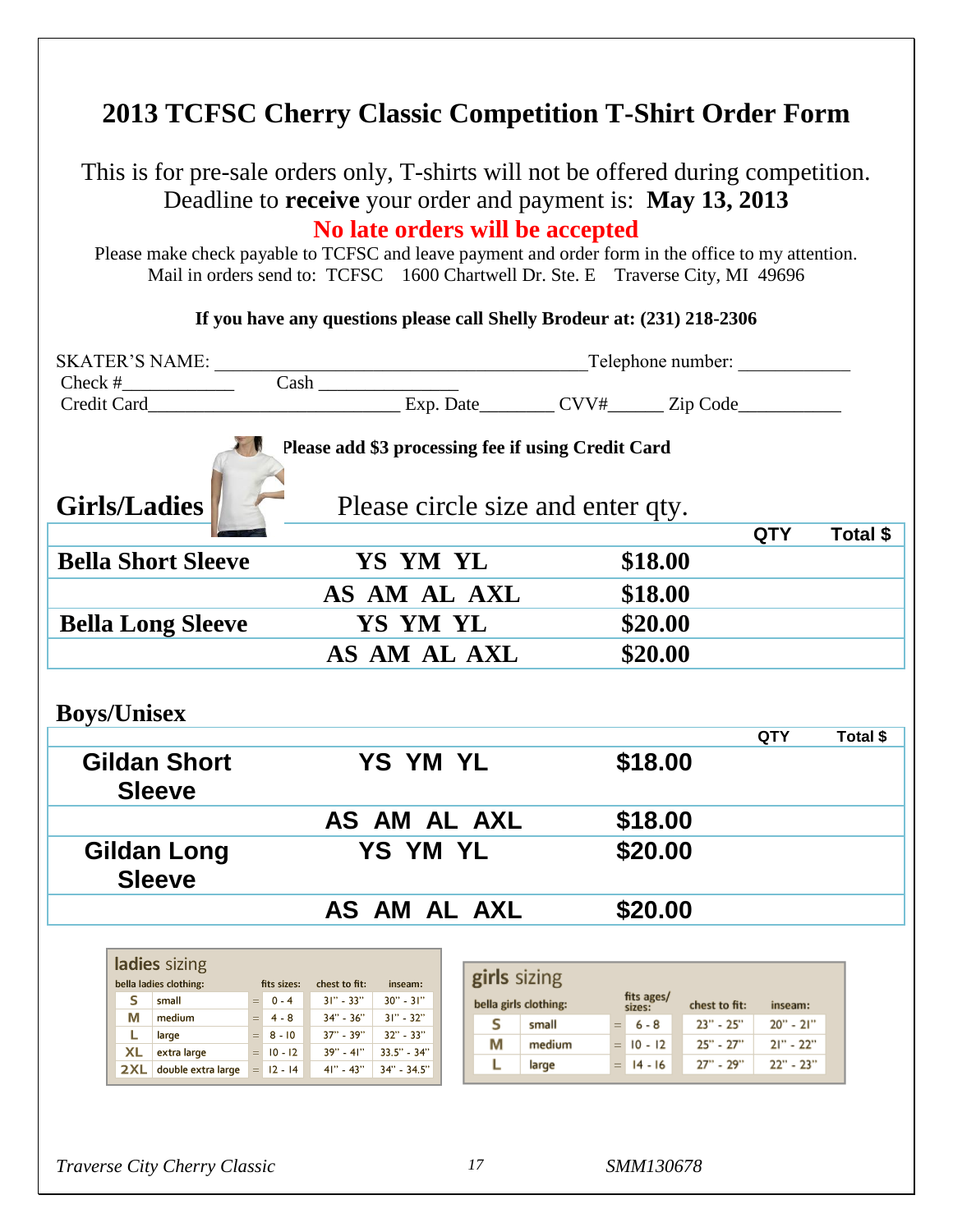# *11th Annual Traverse City Cherry Classic Competition*



*June 7th and 8th, 2013*  **Happy Ad order form**

**Wish your favorite skater good luck. Thank your favorite coach. Place a Happy Ad in this year's competition program.**

**(Maximum 3 lines) - \$5 each ad, 3 for \$12**

### **DEADLINE: APRIL 19 TH , 2013**

Please make a separate check payable to TCFSC, Thanks!

For questions regarding Happy or other program Ads, please contact:

Blythe Skarshaug 5224 Arlington Ave. Traverse City, MI 49684 (231) 631-1753 [blythe@traverserepro.com](mailto:blythe@traverserepro.com)

# *GOOD LUCK SKATERS!*

*Traverse City Cherry Classic 18 SMM130678*